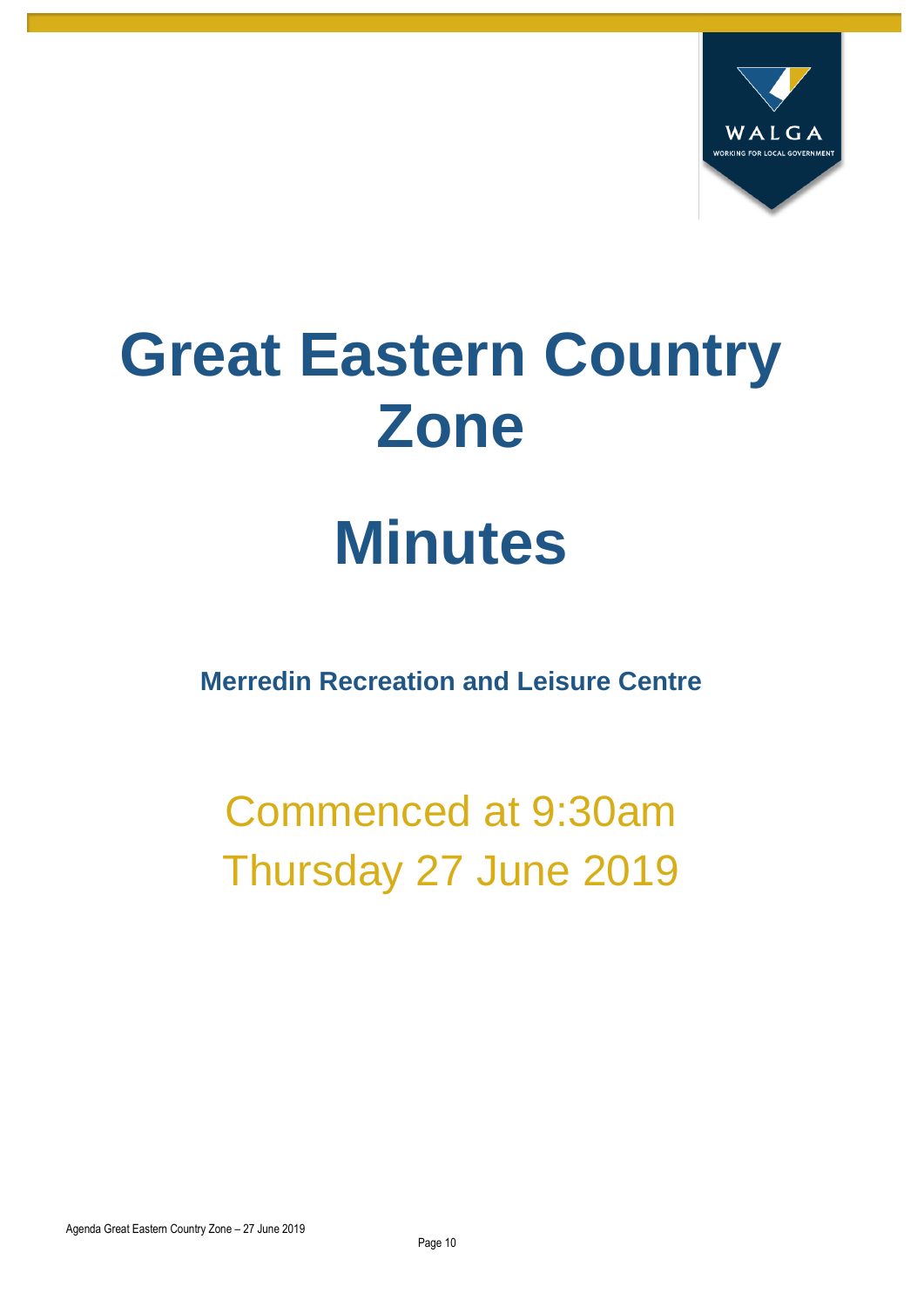#### **Table of Contents**

| $\mathbf 1$ .<br>2.<br>3.<br>4.<br>5. |                                                                             |                                                                              |  |  |  |
|---------------------------------------|-----------------------------------------------------------------------------|------------------------------------------------------------------------------|--|--|--|
|                                       |                                                                             |                                                                              |  |  |  |
|                                       |                                                                             |                                                                              |  |  |  |
|                                       |                                                                             |                                                                              |  |  |  |
|                                       |                                                                             | 5.1.4 Wheatbelt Education Region - Department of Education 16                |  |  |  |
|                                       |                                                                             |                                                                              |  |  |  |
|                                       |                                                                             | 5.3.1 WA Country Health Services - Merredin Hospital Doctor Availability  16 |  |  |  |
| 6.                                    | 6.1                                                                         | Confirmation of Minutes from the Great Eastern Country Zone meeting held     |  |  |  |
|                                       | 6.2                                                                         | Business Arising from the Minutes of the Great Eastern Country Zone Meeting  |  |  |  |
|                                       | 6.3                                                                         | Minutes from the Great Eastern Country Zone Executive Committee Meeting      |  |  |  |
| 7.                                    |                                                                             | 7.1 WALGA Advocacy Regarding Greenfinch Mine Expansion  19                   |  |  |  |
|                                       |                                                                             |                                                                              |  |  |  |
|                                       | 7.3                                                                         | State Emergency Management Committee - Power Outages Effecting               |  |  |  |
| 8.                                    |                                                                             |                                                                              |  |  |  |
|                                       | 8.2                                                                         | Local Government Agricultural Freight Group & Wheatbelt Secondary Freight    |  |  |  |
|                                       | 8.3                                                                         | Wheatbelt District Emergency Management Committee24                          |  |  |  |
| 9.                                    | WESTERN AUSTRALIAN LOCAL GOVERNMENT ASSOCIATION (WALGA)<br><b>BUSINESS.</b> |                                                                              |  |  |  |
|                                       | 9.1                                                                         |                                                                              |  |  |  |
|                                       | 9.2                                                                         |                                                                              |  |  |  |
|                                       | 9.3                                                                         | Review of WALGA State Council Agenda – Matters for Decision12                |  |  |  |
|                                       | 9.4                                                                         | Review of WALGA State Council Agenda - Matters for Noting / Information .13  |  |  |  |
|                                       | 9.5                                                                         | Review of WALGA State Council Agenda - Organisational Reports  14            |  |  |  |
|                                       | 9.6                                                                         | Review of WALGA State Council Agenda - Policy Forum Reports  14              |  |  |  |
|                                       | 9.7                                                                         |                                                                              |  |  |  |
| 10.                                   |                                                                             | 10.1 Department of Local Government, Sport and Cultural Industries 15        |  |  |  |
|                                       |                                                                             |                                                                              |  |  |  |
| 11.                                   |                                                                             |                                                                              |  |  |  |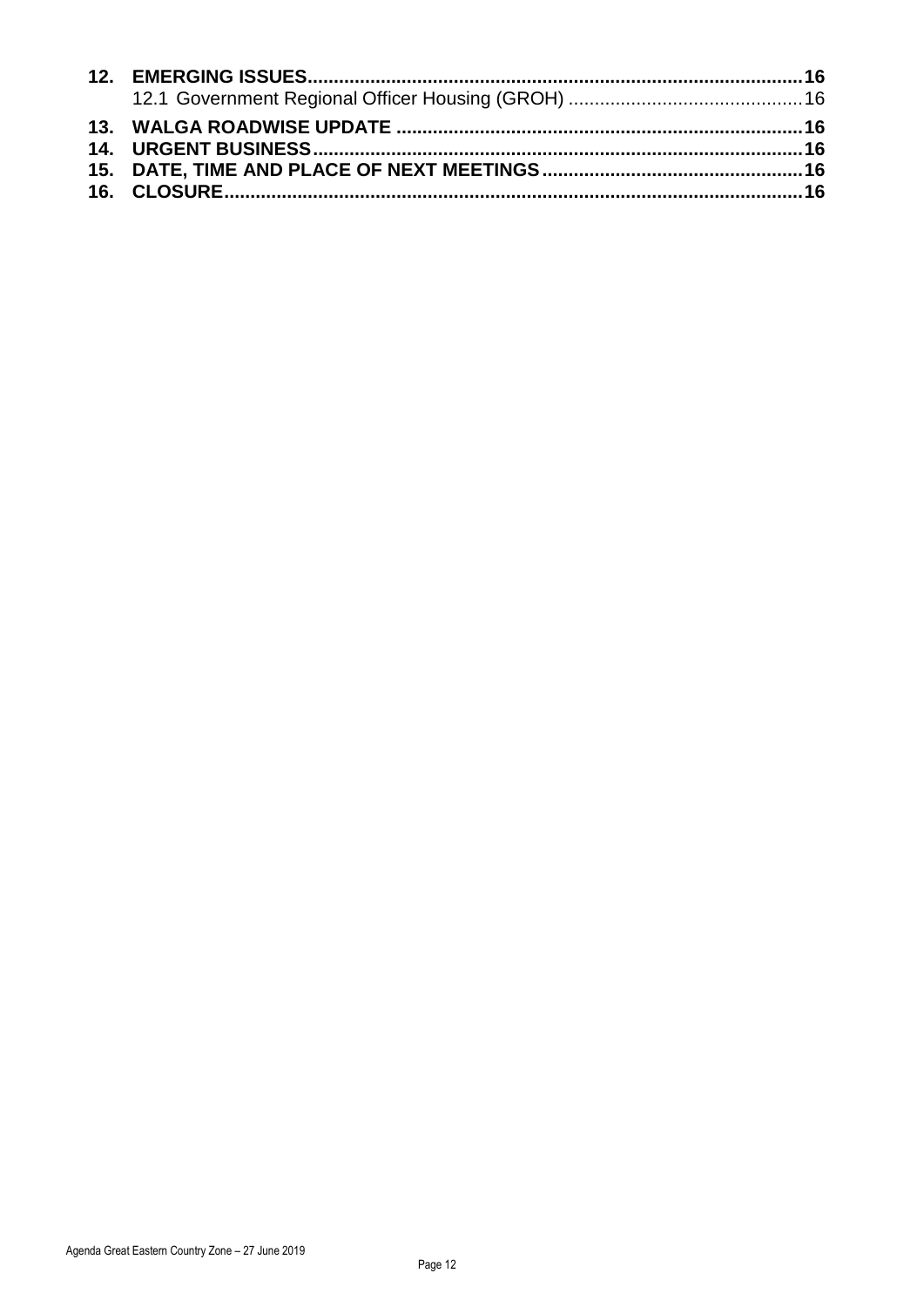## **Great Eastern Country Zone**

**Meeting to be held at the Merredin Recreation and Leisure Centre Commenced at 9.30am, Thursday 27 June 2019**

### **Minutes**

#### <span id="page-3-0"></span>**1. OPENING AND WELCOME**

#### <span id="page-3-1"></span>**2. ATTENDANCE AND APOLOGIES**

**Attendance**

| <b>Shire of Bruce Rock</b>     | President Cr Stephen Strange                                     |  |  |
|--------------------------------|------------------------------------------------------------------|--|--|
|                                | Cr Ramesh Rajagopalan                                            |  |  |
|                                | Mr Darren Mollenoyux Chief Executive Officer non-voting delegate |  |  |
| <b>Shire of Cunderdin</b>      | Mr Neville Hale Chief Executive Officer                          |  |  |
| <b>Shire of Dowerin</b>        | <b>President Cr Darrel Hudson</b>                                |  |  |
|                                | <b>Cr Brenton Walsh</b>                                          |  |  |
|                                | Ms Rebecca McCall Chief Executive Officer non-voting delegate    |  |  |
| <b>Shire of Kellerberrin</b>   | <b>President Cr Rodney Forsyth</b>                               |  |  |
|                                | Cr Scott O'Neill                                                 |  |  |
|                                | Mr Raymond Griffiths Chief Executive Officer non-voting delegate |  |  |
| <b>Shire of Kondinin</b>       | <b>President Cr Sue Meeking</b>                                  |  |  |
|                                | <b>Cr Kent Mouritz</b>                                           |  |  |
|                                | Ms Mia Dohnt Chief Executive Officer non-voting delegate         |  |  |
| <b>Shire of Koorda</b>         | <b>President Cr Ricky Storer</b>                                 |  |  |
|                                |                                                                  |  |  |
| <b>Shire of Merredin</b>       | President Cr Ken Hooper Chair                                    |  |  |
|                                | Cr Julie Flockart                                                |  |  |
|                                | Mr Greg Powell Chief Executive Officer non-voting delegate       |  |  |
| <b>Shire of Mount Marshall</b> | <b>President Cr Tony Sachse</b>                                  |  |  |
|                                | Mr John Nuttall Chief Executive Officer non-voting delegate      |  |  |
| <b>Shire of Mukinbudin</b>     | <b>President Cr Gary Shadbolt</b>                                |  |  |
|                                | <b>Cr Sandie Ventris</b>                                         |  |  |
|                                | Mr Dirk Sellenger Chief Executive Officer non-voting delegate    |  |  |
| <b>Shire of Narembeen</b>      | <b>Cr Kellie Mortimore</b>                                       |  |  |
|                                |                                                                  |  |  |
|                                | Mr Chris Jackson Chief Executive Officer non-voting delegate     |  |  |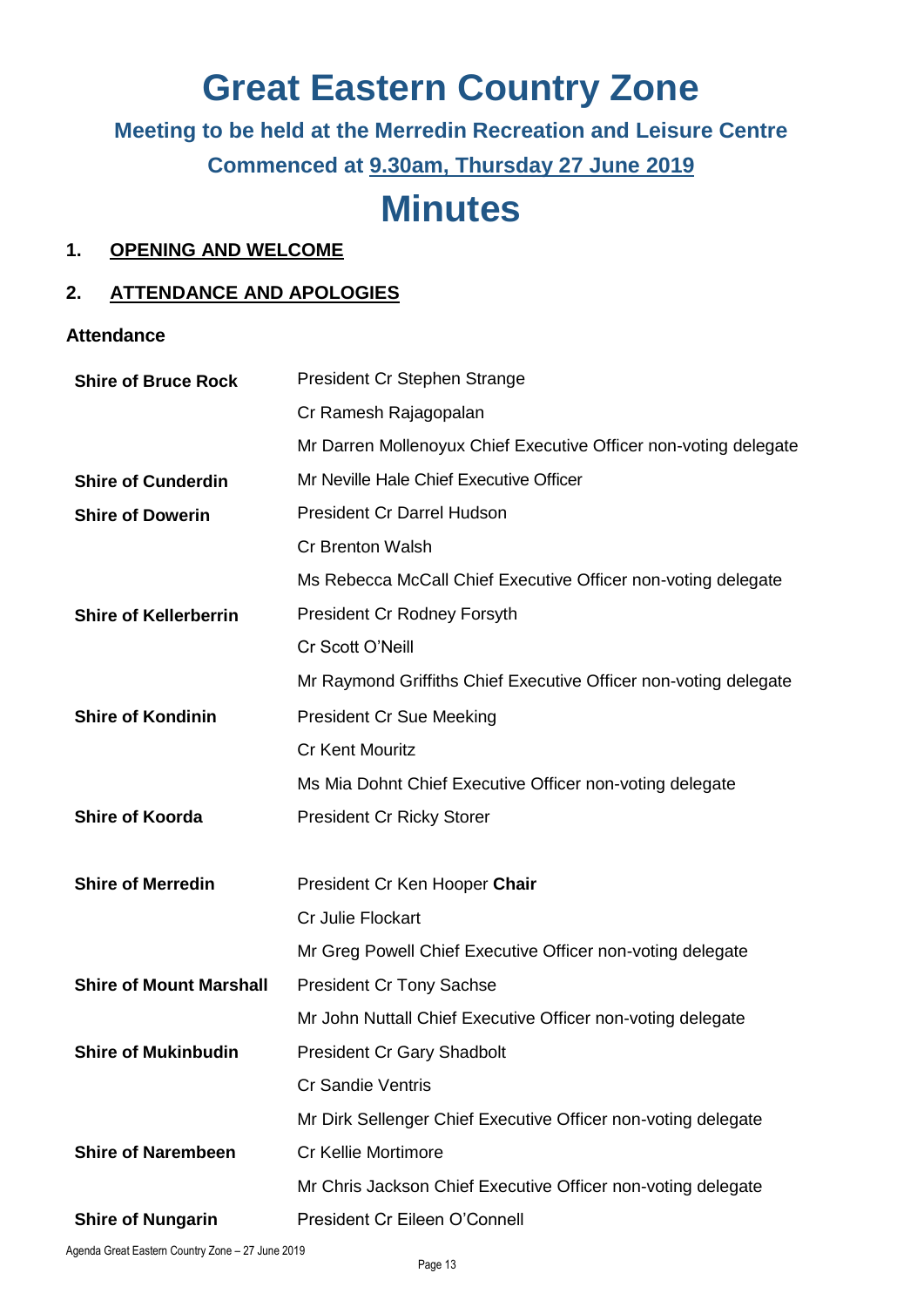|                                | Cr Gary Combe                                                              |
|--------------------------------|----------------------------------------------------------------------------|
|                                | Mr Adam Majid Chief Executive Officer non-voting delegate                  |
| <b>Shire of Tammin</b>         | Mr Neville Hale Chief Executive Officer                                    |
| <b>Shire of Trayning</b>       | <b>Cr Geoff Waters</b>                                                     |
| <b>Shire of Westonia</b>       | President Cr Karin Day                                                     |
|                                | Mr Jamie Criddle Chief Executive Officer                                   |
| <b>Shire of Wyalkatchem</b>    | <b>Cr Owen Garner</b>                                                      |
|                                | Ms Taryn Dayman Chief Executive Officer non-voting delegate                |
| <b>Shire of Yilgarn</b>        | President Cr Onida Truran                                                  |
|                                | Cr Wayne Della Bosca                                                       |
|                                | Mr Peter Clarke Chief Executive Officer non-voting delegate                |
| <b>GUESTS</b>                  | Kathleen Brown, Electorate Officer, Mia Davies MLA Office                  |
|                                | Karen Strange, RDA Wheatbelt                                               |
|                                | Mr Noel Chamberlain, Principal, School of Isolated Distance<br>Education   |
|                                | Ms Sally Panizza, Principal, WA College of Agriculture                     |
|                                | Alby Hutts, Principal, Merredin College                                    |
|                                | Mr Neil Darby, Regional Executive Director, Wheatbelt Education<br>Region  |
|                                | Mr Sean Conlan, Wheatbelt Regional Director, WACHS                         |
|                                | Mr Craig Manton, Regional Manager, Wheatbelt, Main Roads WA                |
| <b>WALGA Representatives</b>   | Mr Tony Brown Executive Manager Governance & Organisational<br>Development |
|                                | Mr Nebojsha Franich, Policy Manager, Economics                             |
|                                | Ms Marissa MacDonald, Senior Policy Officer, Community                     |
|                                | Mr Cliff Simpson, Road Safety Advisor Wheatbelt North                      |
| <b>Apologies</b>               |                                                                            |
| <b>Shire of Cunderdin</b>      | <b>President Cr Dennis Whisson</b><br><b>Cr Alison Harris</b>              |
| Shire of Koorda                | Cr Pamela McWha<br>Mr Darren Simmons Chief Executive Officer               |
| Shire of Merredin              | Mr Greg Powell Chief Executive Officer non-voting delegate                 |
| <b>Shire of Mount Marshall</b> | <b>Cr Nick Gillett</b>                                                     |
| Shire of Narambeen             | President Cr Rhonda Cole                                                   |
| Shire of Tammin                | <b>Cr Glenice Batchelor</b><br>Cr Tania Daniels                            |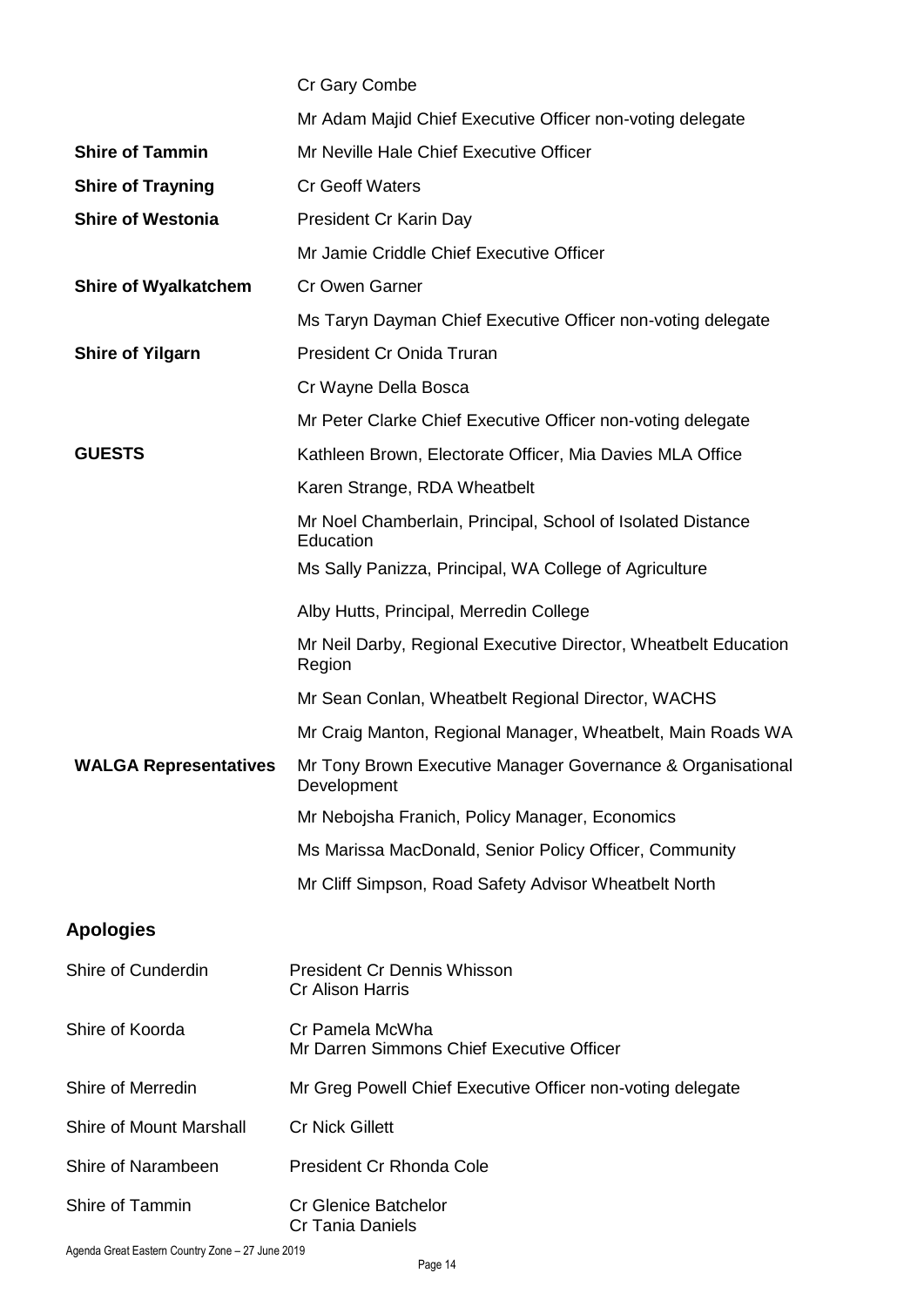| Shire of Trayning           | <b>President Cr Melanie Brown</b><br>Mr Brian Jones Chief Executive Officer non-voting delegate |
|-----------------------------|-------------------------------------------------------------------------------------------------|
| Shire of Westonia           | Cr Bill Huxtable                                                                                |
| Shire of Wyalkatchem        | <b>President Cr Quentin Davies</b>                                                              |
| <b>DLGSC Representative</b> | Jennifer Collins, Regional Manager - Wheatbelt                                                  |

Mandy Walker, Director Regional Development, RDA Wheatbelt Mia Davies MLA, Member for Central Wheatbelt Ms Chantelle O'Brien, Governance Support Officer

#### **Agenda Attachments**

The following were provided as attachments to the agenda:

- 1. Great Eastern Country Zone Minutes 24 April 2019.
- 2. Great Eastern Country Zone Executive Committee Minutes 13 June 2019.
- 3. State Council Agenda via link: [https://walga.asn.au/getattachment/a6732516-4261-4b43-a5e7-94187f99c7bf/State-Council-](https://walga.asn.au/getattachment/a6732516-4261-4b43-a5e7-94187f99c7bf/State-Council-Agenda-3-July-2019.pdf)[Agenda-3-July-2019.pdf](https://walga.asn.au/getattachment/a6732516-4261-4b43-a5e7-94187f99c7bf/State-Council-Agenda-3-July-2019.pdf)
- 4. Department of Local Government Sport and Cultural Industries Update National Redress
- 5. RDA Wheatbelt Update

#### <span id="page-5-0"></span>**3. DECLARATIONS OF INTEREST**

Nil.

<span id="page-5-1"></span>**4. ANNOUNCEMENTS**

Nil.

#### <span id="page-5-2"></span>**5. GUEST SPEAKERS / DEPUTATIONS**

#### <span id="page-5-3"></span>**5.1 Education Forum**

#### **5.1.1 School of Isolated Distance Education**

Mr Noel Chamberlain, Principal, School of Isolated Distance Education, presented to the Zone.

#### <span id="page-5-4"></span>**5.1.2 WA College of Agriculture**

Ms Sally Panizza, Principal, WA College of Agriculture, presented to the Zone.

Presentation attached (Attachment A)

#### <span id="page-5-5"></span>**5.1.3 Merredin College**

Alby Hutts, Principal, Merredin College, presented to the Zone.

Presentation attached (Attachment B)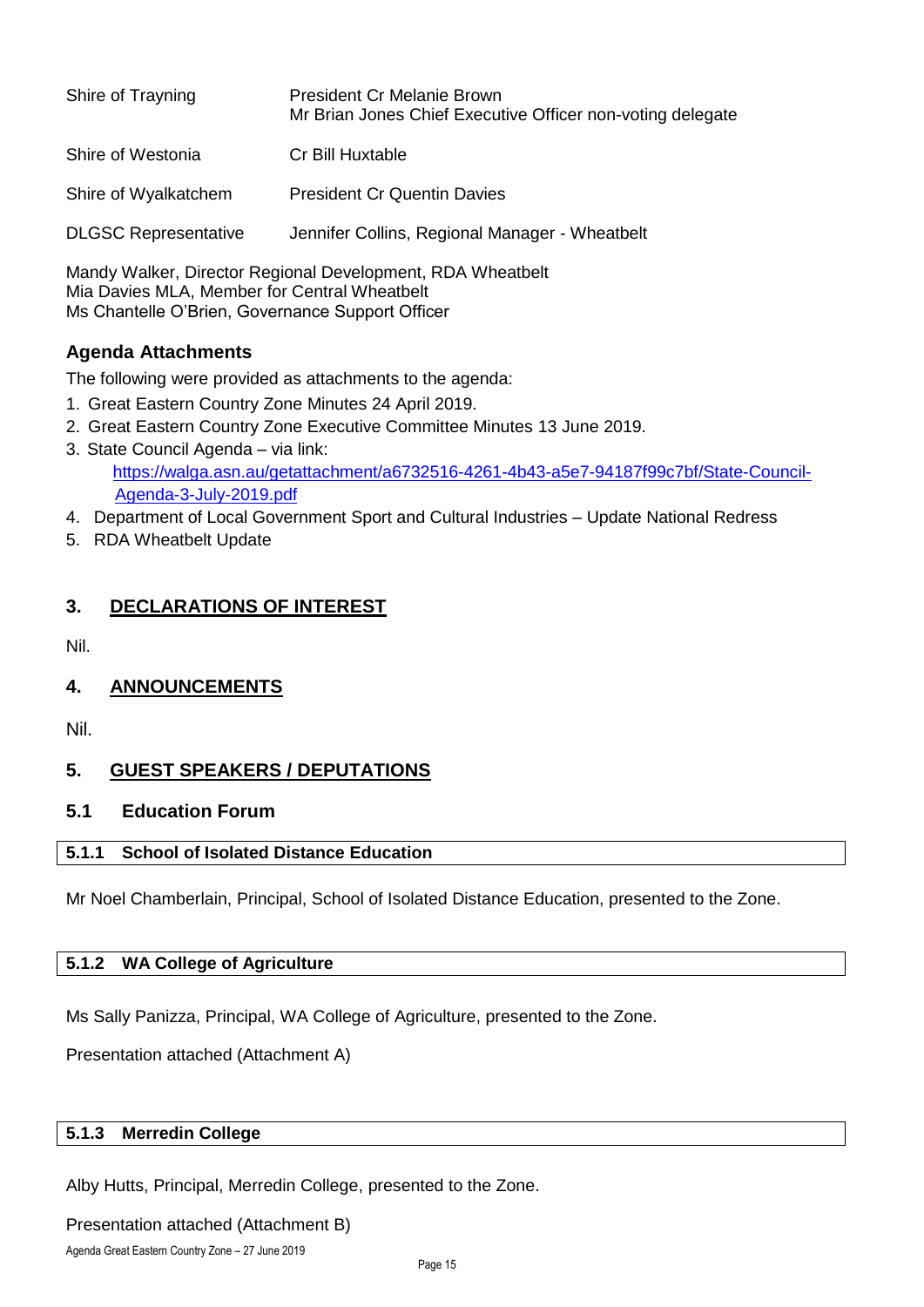<span id="page-6-0"></span>Mr Neil Darby, Regional Executive Director, Wheatbelt Education Region, presented to the Zone.

Presentation attached (Attachment C)

The meeting adjourned for morning tea at 11am and resumed at 11.15am.

#### **5.2 Agency Reports (brought forward)**

#### <span id="page-6-1"></span>**5.2 Main Roads Western Australia**

Mr Craig Manton, Regional Manager, Wheatbelt, Main Roads WA provided an update to the Zone meeting. School bus routes were noted for Craig Manton to follow up with the Public Transport Authority.

#### **5.3 Health Matters**

<span id="page-6-2"></span>**5.3.1 WA Country Health Services – Merredin Hospital Doctor Availability**

Mr Sean Conlan, Wheatbelt Regional Director, WACHS, presented to the Zone on Doctor availability at the Merredin Hospital.

#### <span id="page-6-3"></span>**6. MINUTES**

#### <span id="page-6-4"></span>**6.1 Confirmation of Minutes from the Great Eastern Country Zone meeting held Wednesday 24 April 2019**

The Minutes of the Great Eastern Country Zone meeting held on Wednesday 24 April 2019 have previously been circulated to Member Councils.

#### **RESOLUTION**

**Moved: Cr Onida Truran Seconded: Cr Geoff Waters**

**That the minutes of the Great Eastern Country Zone meeting held Wednesday 24 April 2019 are confirmed as a true and accurate record of the proceedings.**

**CARRIED**

#### <span id="page-6-5"></span>**6.2 Business Arising from the Minutes of the Great Eastern Country Zone Meeting Wednesday 24 April 2019**

**Nil.** 

#### <span id="page-6-6"></span>**6.3 Minutes from the Great Eastern Country Zone Executive Committee Meeting held Thursday 13 June 2019**

The recommendations from the Executive Committee Meeting have been extracted for the Zones consideration.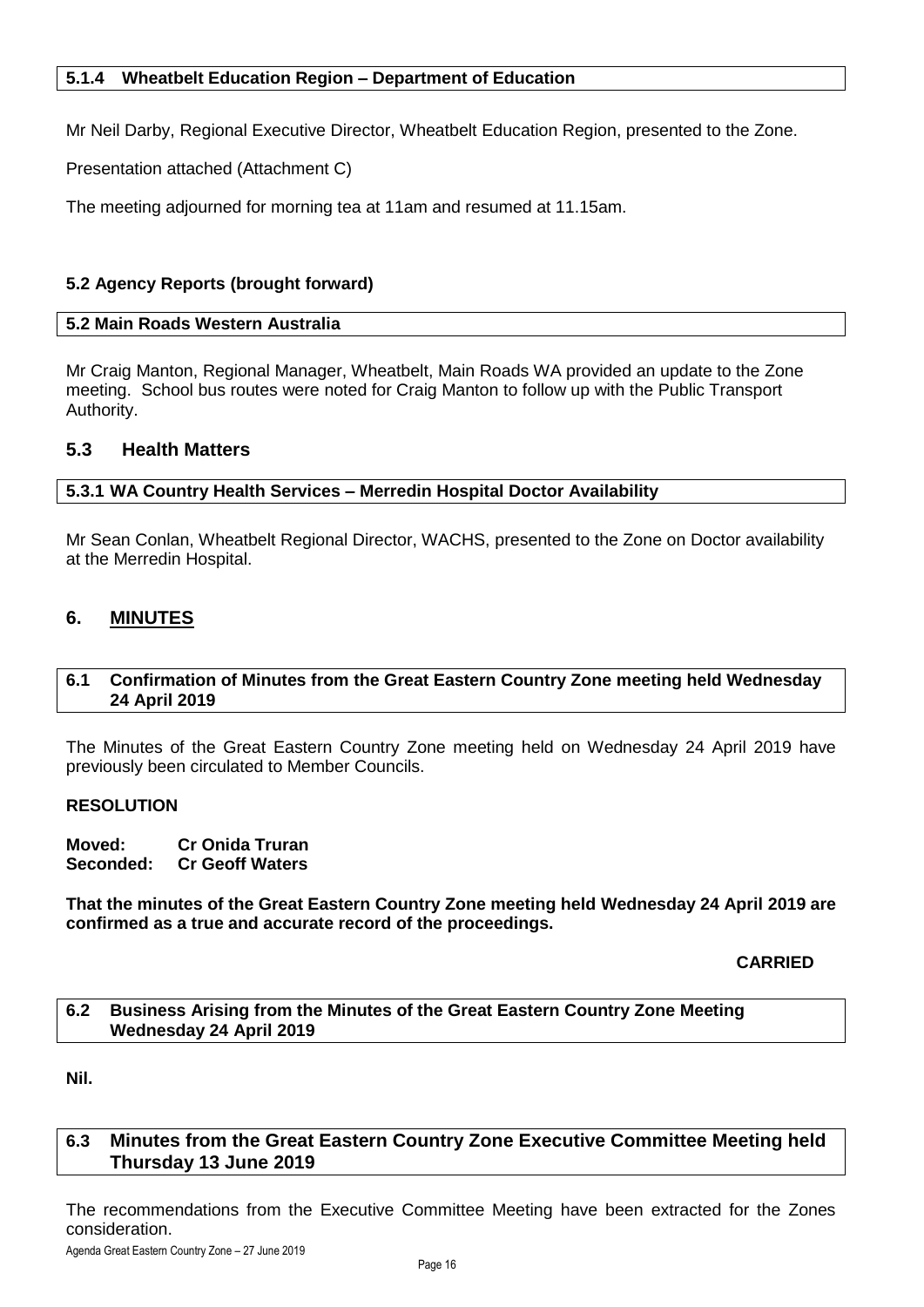#### <span id="page-7-0"></span>**6.3.1 (Item 5.1) 2020 Wheatbelt Conference**

#### **Background:**

Executive Committee members will be aware that in April 2018 the last Wheatbelt conference was held in Jurien Bay. The conference is a collaborative arrangement between the Avon Midland Country Zone, Central Country Zone and the Great Eastern Country Zone with the conference in the past being managed from both an administrative and financial point of view by the Executive Officer of the Great Eastern Country Zone.

The Conference is now held every two years with previous conferences being held in York, Merredin, Kellerberrin, and Narrogin.

The issue of the future of the Wheatbelt conference was recently considered at the Central Country Zone where it was acknowledged that the previous conferences have been successful, however there was concern at the difficulty in developing new and interesting topics and finding suitable keynote speakers and also the issue of time and cost for attendees.

At its meeting on the 24 May 2019, Central Country Zone resolved the following:

*RESOLUTION: Moved: Cr Ridgway Seconded: President Ballard That the Central Country Zone does not support the holding of a Wheatbelt Conference in 2020 however the Zone will review the decision in relation to future Wheatbelt Conferences in May 2020. CARRIED*

Whilst there were some views for and against it was considered that the organisers needed to be mindful that it is difficult to keep developing new and interesting topics and finding suitable keynote speakers at an affordable cost to attendees.

The Central Country Zone has not included any funds in its 2019/2020 budget to support a Conference.

#### **Comment:**

The issue of holding a Wheatbelt conference will be listed on the Great Eastern Country Zone agenda for the June meeting and it is worth the Executive Committee having some discussion and offering a recommendation on the matter.

It was also noted at the recent Central Country Zone meeting, with the October Local Government Elections and potentially universal training coming on board that time maybe limited in 2020.

#### Executive Committee Recommendation Moved: Cr Tony Sachse Seconded: Cr Onida Truran

That the Great Eastern Country Zone position on the Wheatbelt Conference be;

- 1. There is value in holding Wheatbelt Conferences;
- 2. Not hold a Wheatbelt Conference in 2020 and look to hold a conference in 2021;
- 3. Request the three (3) Wheatbelt Zone Executive Committees to meet and discuss the future of Wheatbelt conferences during the 2019 Local Government convention.

CARRIED

#### **RESOLUTION**

**Moved: Cr Eileen O'Connell Seconded: Cr Kellie Mortimore**

#### **That the Great Eastern Country Zone position on the Wheatbelt Conference be;**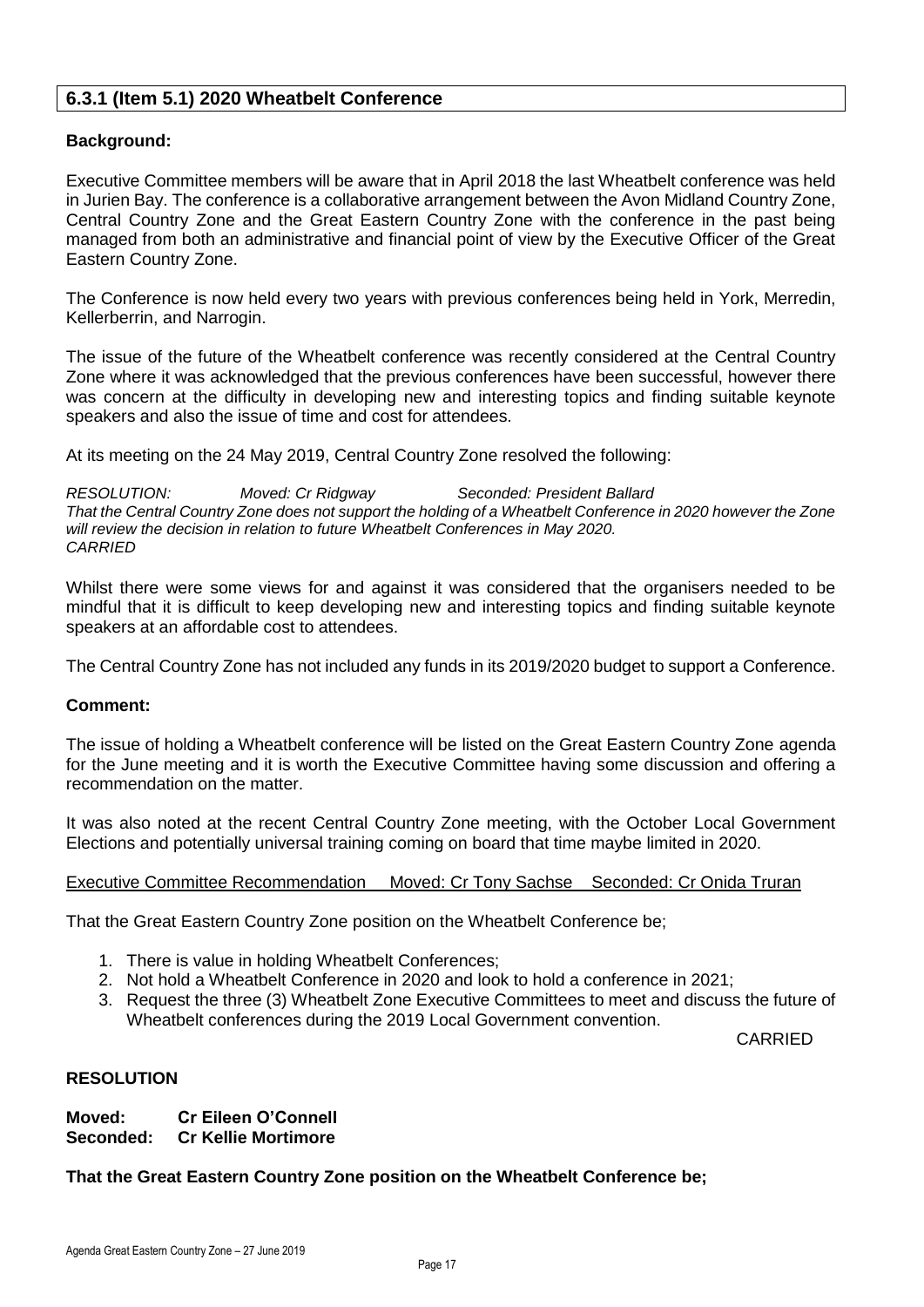- **1. There is value in holding Wheatbelt Conferences;**
- **2. Not hold a Wheatbelt Conference in 2020 and look to hold a conference in 2021;**
- **3. Request the three (3) Wheatbelt Zone Executive Committees to meet and discuss the future of Wheatbelt conferences during the 2019 Local Government convention**

#### **CARRIED**

#### <span id="page-8-0"></span>**6.3.2 (Item 5.4) Zone Budget for the Year Ending 30 June 2020**

#### **Executive Officer Comment:**

The Great Eastern Country Zone of WALGA Budget for the 2019/20 year has been prepared for consideration and adoption.

Consistent with the accrual accounting approach, the budget will consist of a Profit and Loss Account which will recognise income and expenses as earned or incurred regardless of the timing of cashflow.

Projected cash reserves for the end of the budget year is also provided and is prepared on the assumption that all income and expenses will be received and paid within the 2019/20 year.

In presenting the Budget the format shows the comparison of the following columns:

- Budget for the 2018/19 year as revised in November 2018.
- Projected actual for the 2018/19 based upon YTD May accounts plus projections for June expenditure
- Two options for the 2019/20 Budget are provided providing the committee with a choice of subscription income.

Key Assumptions for the preparation of the 2019/20 budget include the following:

- Wheatbelt Conference expenditure has not been included at this stage,
- WALGA continues as Executive Officer
- Reduction in budget allocations for Executive Officer Travel and Accommodation
- Retention of budget allocation for
	- o Zone Expenses Ordinary Meetings,
		- o Zone Representative Honoraria
		- o Zone Representative Meeting Fees
		- o Zone Representative Travel Costs
- Interest income has been increased on the expectation that a better interest rate can be secured

#### Two budget options presented

Savings of \$33,950 arising from changing the Executive Officer has resulted in a reduction in expenditure.

Budget Option one allows this Committee to keep subscription income at \$56,000. Fees per member would remain unchanged at \$3,500 per member. This option leads to a budgeted profit of \$29,000 and projected cash reserves of \$182,541.

Alternatively, under Budget Option 2 membership income can be reduced by 50 percent from \$56,000 to \$28,000. Fees per member will fall from \$3,500 to \$1,750. Budgeted profit would be \$1,000 and projected cash reserves would be expected to be \$154,541 at 30 June 2020.

The committee discussed that the Zone is in a solid financial position and does not need to charge the full amount for this year and Councils have other financial pressures and that it would be good to reduce the subscriptions this year.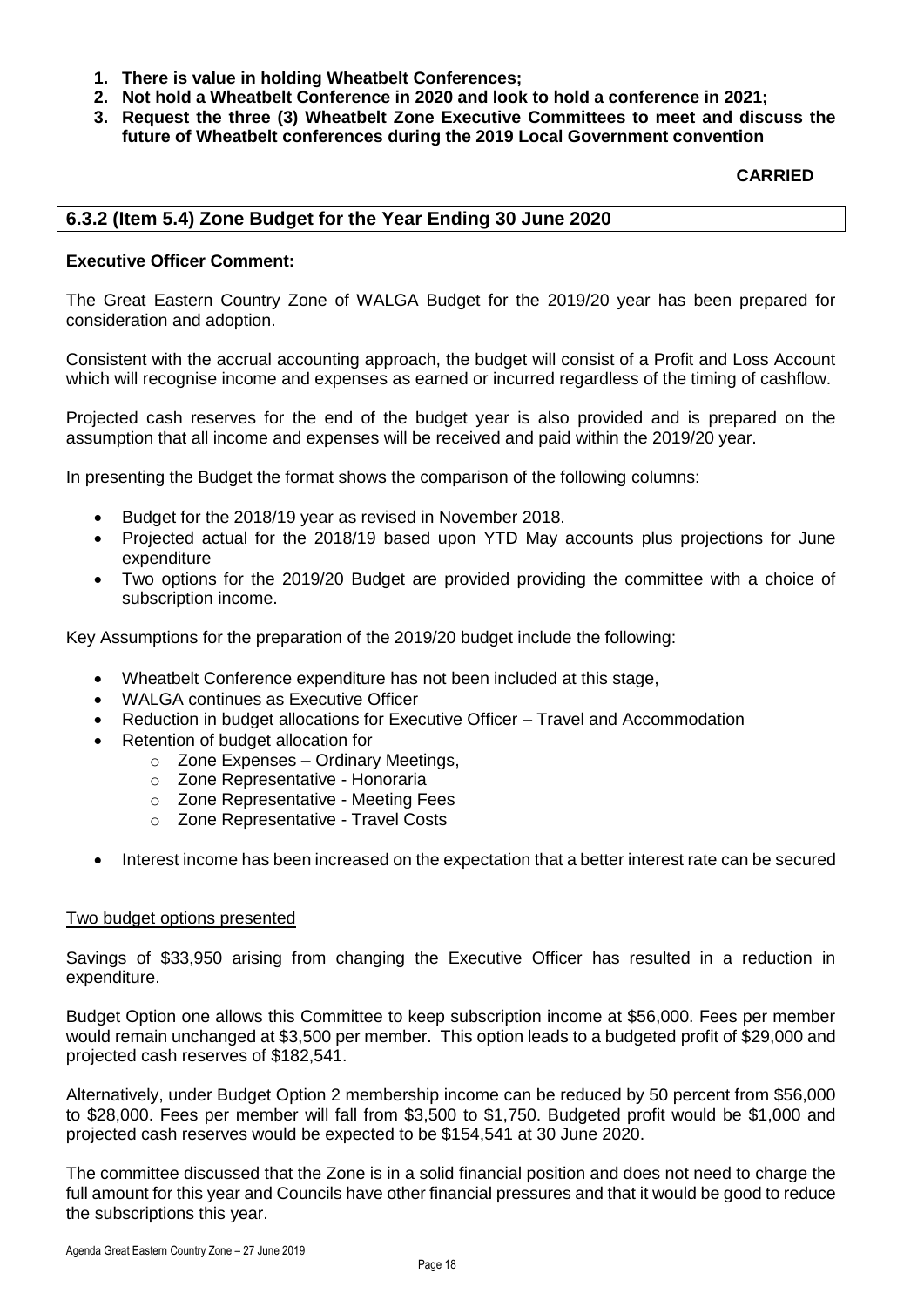#### Executive Committee Recommendation: Moved: Cr Onida Truran Seconded: Cr Stephen Strange

That the Budgeted Profit and Loss Statement and Projected Cash Reserves of the Great Eastern Country Zone of WALGA for the year ending 30 June 2020 be adopted utilising option 2, which provides for the subscriptions to be halved and set at \$1,750.00 per Council.

CARRIED

#### **RESOLUTION**

**Moved: Cr Stephen Strange Seconded: Cr Geoff Waters**

**That the Budgeted Profit and Loss Statement and Projected Cash Reserves of the Great Eastern Country Zone of WALGA for the year ending 30 June 2020 be adopted utilising option 2, which provides for the subscriptions to be halved and set at \$1,750.00 per Council.**

**CARRIED**

<span id="page-9-0"></span>**6.3.3 Minutes of the Executive Committee 13 June 2019**

#### **RESOLUTION**

**Moved: Cr Stephen Strange Cr Tony Sachse** 

**That the remaining items contained in the Minutes of the Executive Committee Meeting of the Great Eastern Country Zone held Thursday 13 June 2019 be endorsed.**

#### **CARRIED**

#### <span id="page-9-1"></span>**7. ZONE BUSINESS**

#### <span id="page-9-2"></span>**7.1 WALGA Advocacy Regarding Greenfinch Mine Expansion**

*Shire of Westonia*

#### **BACKGROUND**

Development of the proposed Greenfinch Open Pit involves the excavation of an open pit, construction of a noise/abandonment bund, the extension of a waste rock landform, processing of circa 1.7Mt of ore and realignment of the Westonia Shire's Warrachuppin Road (and other associated infrastructure within the road corridor).

The project requires clearing of 62.3ha of vegetation, ~44ha of which is comprises of Eucalypt woodland/Mallee Woodland in good to very good condition and the remaining 18.3ha comprises of regrowth/cleared vegetation which is degraded.

Approximately 39.1ha of the proposed clearing is located within a TEC (Federal) and PEC (WA) area, which represents an impact on only 1.8% of the local extent of the TEC/PEC within the local Westonia Common. The vegetation recorded within the clearing area is representative of the broader Beard vegetation association 536 (Medium woodland; Morrel (Eucalyptus longicornis) and Rough-fruited Mallee (Eucalyptus corrugata) which still occupies over 30% of its pre-European extent in Western Australia and in the Merredin subregion. Clearing will not reduce the extent of this vegetation association below the EPA's 30% threshold.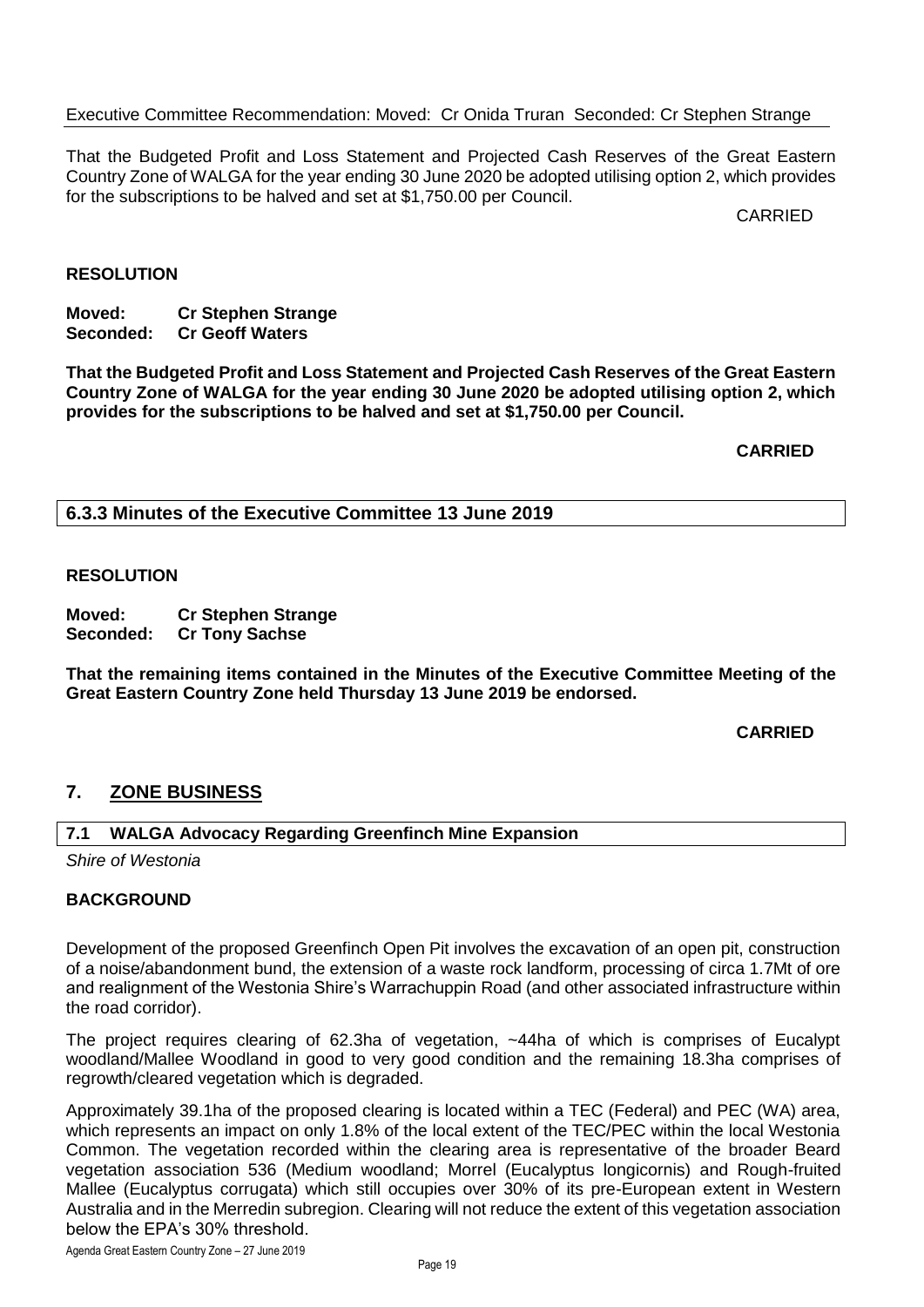**Four plants** of the Threatened Flora taxon, **Eremophila Resinosa** which is listed under Federal and State legislation are located within the clearing area. There are sixteen known populations of E. resinosa (T) within a 20km radius of the Project, two of which occur within the Project area. These sixteen populations contain a total of 1514 plants. Regionally there are a total of 26 natural populations of E. resinosa currently listed by DBCA (WAHERB, 2018), including the areas of Mukinbudin, Wyalkatchem, Southern Cross, Koorda, Nungarin Kalannie and Mt Marshall. Multiple fauna surveys across the Project area have been completed and there has been no evidence of conservation significant fauna or short range endemic species within the area.

Offsets for the clearing have been proposed, including but not limited to, post-mining rehabilitation of cleared areas, revegetation of up to 70 ha of local farmland to provide/increase habitat corridors, protection and management of a 15ha remnant woodland block and a \$10,000 annual contribution to local and regional environmental initiatives in the local Westonia Common. **The Edna May Operation has to date planted some 4,000 Eremophila resinosa within the district in Trans-location sites in and surrounding the Westonia townsite and undertaken revegetation of some 101.6ha of existing farmland to the north of the mine.**

The Greenfinch Project was then rejected by the PEC and as a result between **80-90 redundancies** have taken place at the minesite.

The recent forced redundancies and terminations at Edna May have had a significant impact on our local economy first and foremost but have also felt the wave of impact in regional centres at Merredin, Southern Cross and Northam whom all support the Edna May Operations through direct employment, servicing, manufacturing and parts supply. Numerous local families have been forced to leave the communities of Westonia and Merredin and move to Perth to seek FIFO employment. As their employment at Edna May was Drive-in, Drive-out, this allowed them to be at home each night and a part of the family unit. Now seeking FIFO employment, this will potentially place added pressure on the family unit as well as being away from extended family.

The impact is far more noticeable in a small community such as Westonia as the smallest variation in sales can have a large impact on the bottom line and staff numbers. This was first noticed when open pit mining was reduced to a single (day) shift operation due to delays in the environmental assessment process. As an example, shop sales at the community owned Cooperative reduced by 11% by reducing the nightshift. Workers would normally come in on a daily basis to purchase drinks, food, cigarettes and consumables. This dried up overnight and then was exacerbated at the completion of the Stage 2 cutback, making a total of 90 employees (72% reduction) in the workforce no longer contributing to the local economy. Sales reduced by 18% overall, with the shop reverting to shortened hours to minimalize operating costs. Six months of this reduction has been hard to manage, but cash surpluses have enabled operation to continue. Further reductions and reduced patronage of mine employees and commuting suppliers and contractors will have a disastrous effect on the bottom line of the shop and cause potential reduction in services, staff and opening hours or potential closure!!!

This Cooperative shop not only acts as the only food & grocery outlet in the district, it is also the Post Office, Café, Newsagency and Gas supplier.

This is an example of one business impacted by the reduction in staff at the Edna May Mine, impacts such as these in small communities have lasting and disastrous flow on effect to the whole district.

Company payments to numerous community groups via Memorandum of Understanding agreements (MOU) are also jeopardised as they rely on bed numbers in the mine camp situated in the town. These numbers have severely reduced which will result in up to a 60% reduction in MOU payments of \$45,000 per annum that would normally be distributed to community projects via the Westonia Progress Association. There are numerous other similar agreements in place that would also be jeopardised as a result of the limited mining operations.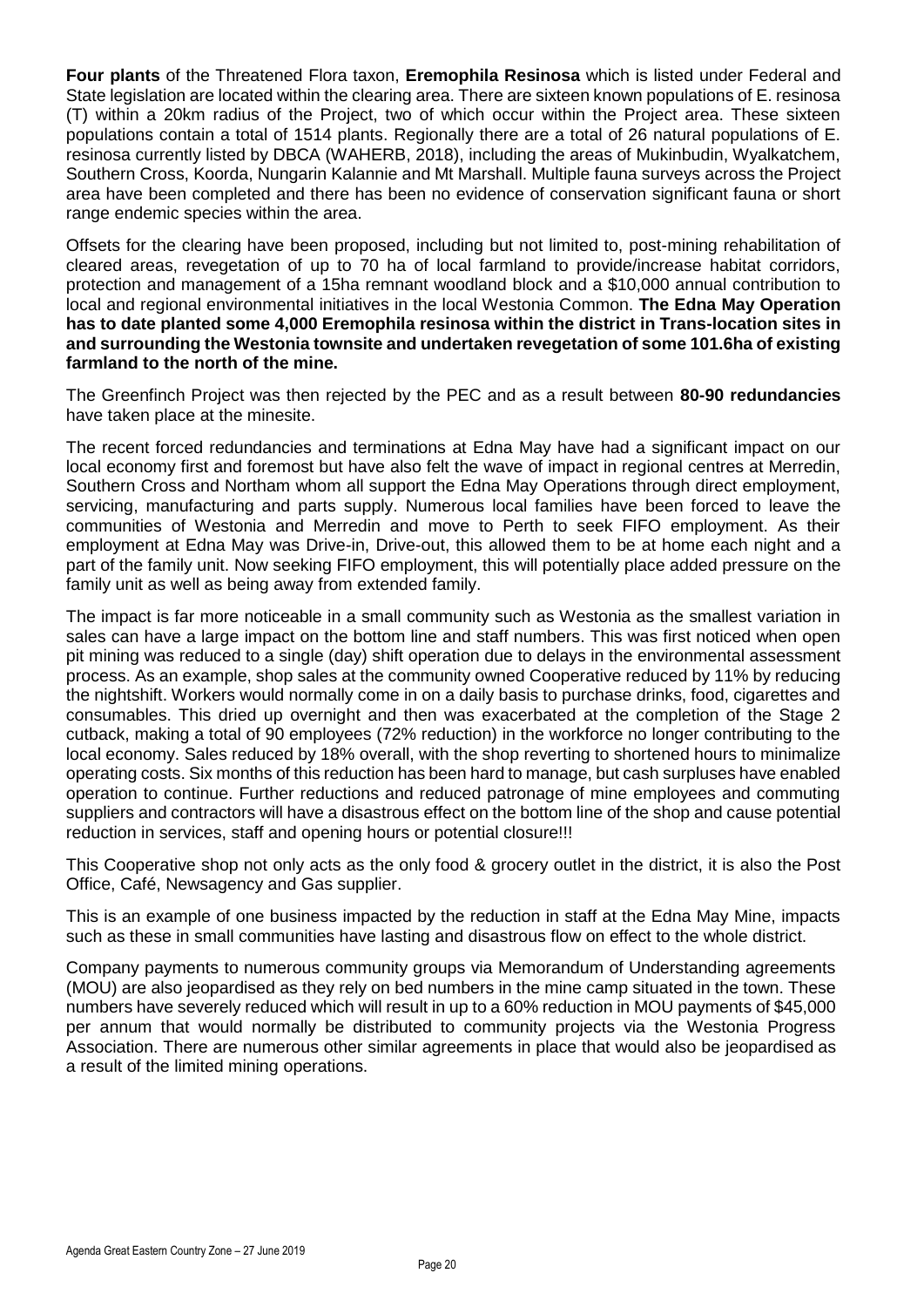#### **RESOLUTION**

#### **Moved: Mr Jamie Criddle**

**Seconded: Cr Rodney Forsyth**

**That the Great Eastern Country Zone**

- **1. Supports the Shire of Westonia's position to seek clearing and mining approval for the proposed Greenfinch mining operation.**
- **2. Requests WALGA to raise the issue with relevant authorities to ensure that the Greenfinch Project has every chance of success.**

#### **CARRIED**

#### <span id="page-11-0"></span>**7.2 Universal Training**

*Executive Officer*

#### **BACKGROUND**

The Local Government Amendment Bill 2019 was introduced into the Legislative Assembly on 14 March 2019 and was passed on 10 April 2019.

The Bill was introduced into the Legislative Council on 11 April 2019. The Bill is currently being debated and it is anticipated that the Bill will be approved by Parliament to apply for the 2019 Local Government Elections.

The proposal for Universal Training includes Elected Members undertaking the following courses:

- Understanding Local Government
- Conflicts of Interest
- Serving on Council
- Understanding Financial Reports and Budgets
- Meeting Procedures and Debating

If the Bill passes through Parliament, new and re-elected Elected Members at 2019 Local Government Elections will be required to complete the five (5) core units above within 12 months of their election. Sitting Elected Members whose term of office does not conclude until the 2021 Local Government Elections, will only be required to complete the training in the 12-months following their re-election in October 2021.

#### Funding

In respect to funding for training, it is the Associations position that the training is the State Government's proposal, so the State Government should fund the associated costs. WALGA will continue to advocate for the Universal Training to be fully funded by State Government.

However, in the absence of a funding commitment from State Government, Local Governments may wish to provide a 2019/20 budget allocation for Universal Training. Alternatively, if State Government funding does not eventuate, Local Governments may be required to make Budget amendments to fund Universal Training requirements.

Indicative costing is as per below;

Face to Face Cost + eLearning 3 face to face courses and 2 eLearning will be approximately = \$2,390 per Elected Member

Individual eLearning Cost

Agenda Great Eastern Country Zone – 27 June 2019 All 5 courses by eLearning will be approximately \$975 per Elected Member However a council could subscribe to a licence where all Elected Members and Officers from that Local Government can purchase a licence for a course or all courses. This reduces the cost considerably.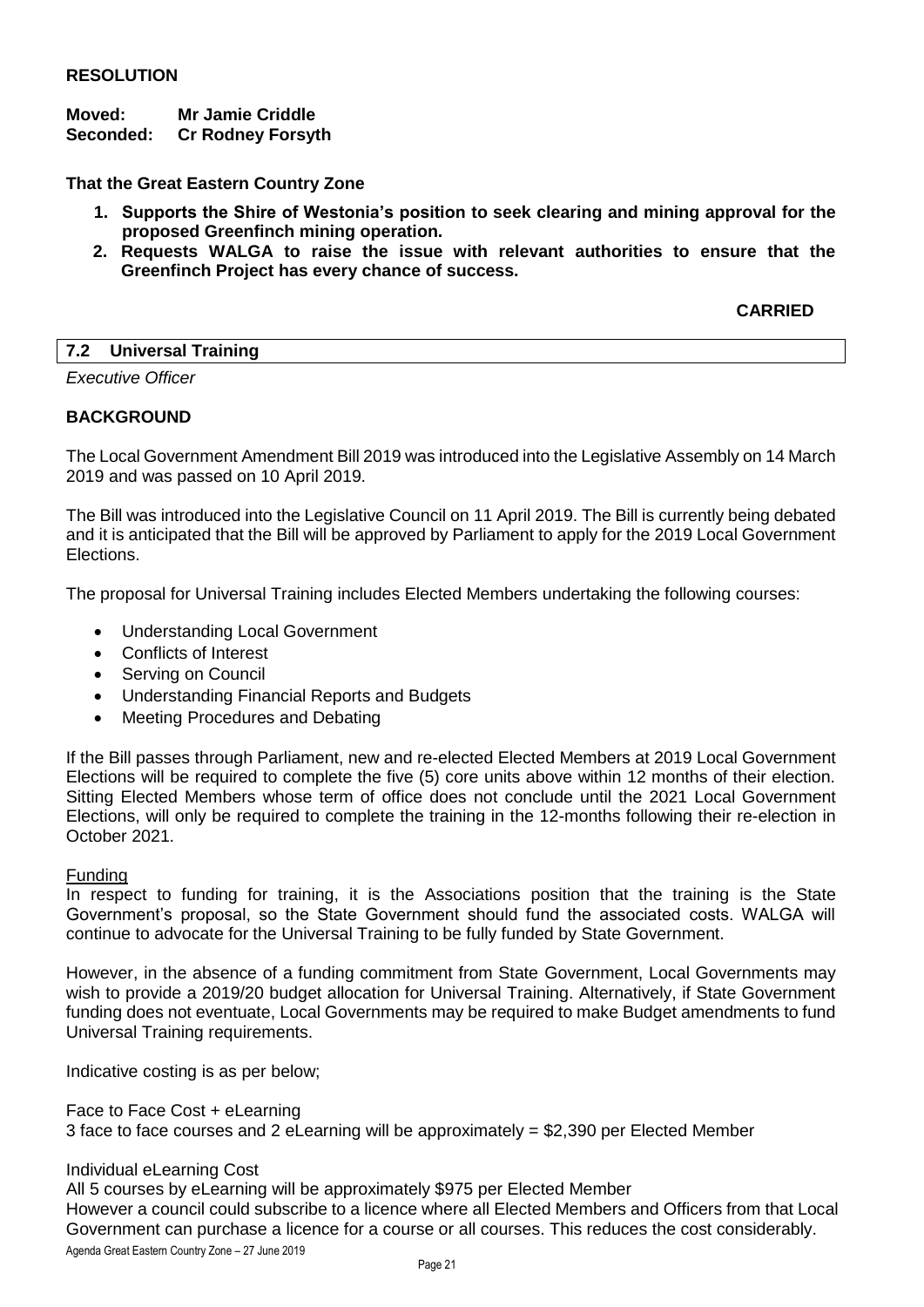#### Types of Learning

The proposed training will be structured as a blended learning program to allow for a flexible approach to delivery of training. Both in-person and Electronic Learning will be provided.

#### Recognition of Prior Learning

WALGA is advocating that an Elected Member should not have to complete the prescribed Universal Training if:

- (a) they have successfully passed the modules of the prescribed training within the last five years; or
- (b) have been awarded any of the following within the last five years (or it's successor):
	- i. Diploma of Local Government (Elected Member) accredited course number 52756WA; or
	- ii. Diploma of Local Government (Elected Member Stream)(LGA50712), or
	- iii. Elected Member Skill Set (LGASS00002).

#### **Noted**

#### <span id="page-12-0"></span>**7.3 State Emergency Management Committee - Power Outages Effecting Communications**

#### **Background:**

*The Zone resolved the following at the March 2019 meeting:*

**1.** *Requests WALGA to advocate through the State Emergency Management Committee for action in respect to power outages effecting telecommunications and the eligibility for Local Governments to turn generators on.*

#### **Comment:**

The following are the responses received to this issue;

1. SEMC responded

There is no easy answer to this issue (I assume they are all mobile/cell related?). One is of coverage, the other of course is of the resilience of the infrastructure itself during extended power outages. The issue has been raised at every level of government and the Telco's say they do what they can to improve their performance - often with Government subsidy in rural areas. All SEMC can do is continue to raise it formally and informally at all available forums.

- 2. The DEMC Executive Officer indicated that in lieu of a formal state or federal resolution to this matter they were implementing local solutions including have satellite phones for critical communications and exploring the crisp wireless network.
- 3. In Dec 2018, WALGA's IT Manager recommended the following:

It is understood that the Great Eastern Country Zone of WALGA (GECZ) is concerned that during a power outage, some exchanges and mobile phone towers are not consistently switching over to battery back-up; in addition the back-up battery is not lasting long enough for Telstra technicians to start generators at various sites. GECZ are afraid that this could have great implications for telecommunications. GECZ are also concerned about the time it takes between power failure, activation of back-up batteries and starting the generators.

It may be the exchanges and mobile phone towers that are having issues need their batteries replaced as they are nearing end of life. We are suggesting that each Local Government that make up the GECZ make a complaint to the Telecommunications Industry Ombudsman. The complaints need to be made by individuals (each Shire as a business) as the Telecommunication Industry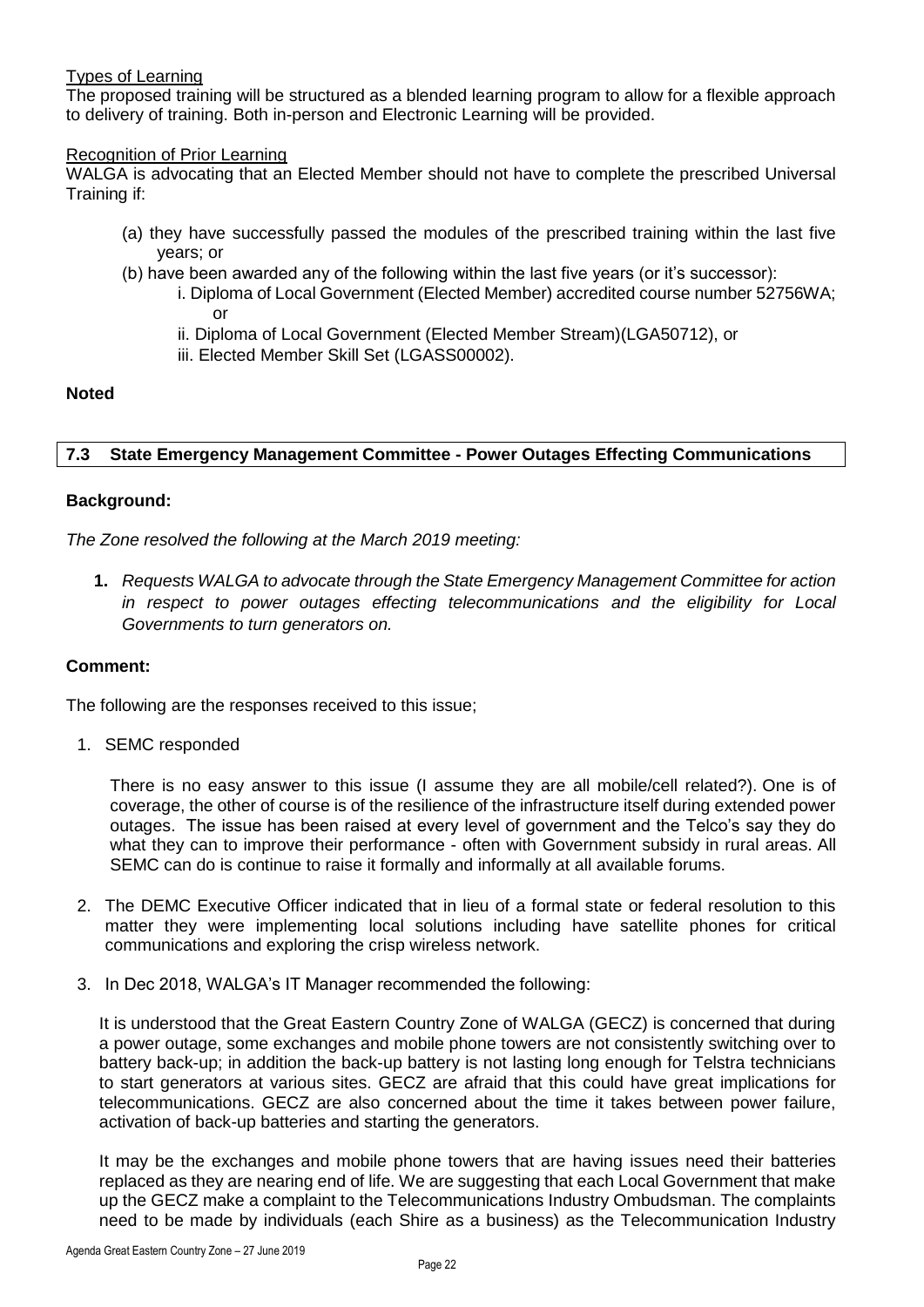Ombudsman may not respond to complaints made on behalf of others; they will respond to actual users reporting issues. Please make sure the complaints made are detailed and include dates of failures.

The Telecommunications Industry Ombudsman are able to handle complaints about telephone and internet services, including by collecting any documents or information relevant to the complaint. They have the authority to decide the resolution of a complaint (the telecommunications company is legally obliged to implement) up to \$50,000, and make recommendations up to \$100,000.

#### **Noted**

#### <span id="page-13-0"></span>**8. ZONE REPORTS**

#### <span id="page-13-1"></span>**8.1 Zone President Report**

Cr Rhonda Cole was an apology for this meeting.

#### <span id="page-13-2"></span>**8.2 Local Government Agricultural Freight Group & Wheatbelt Secondary Freight Network**

#### *By Cr Rod Forsyth & Cr Ricky Storer*

Cr Forsyth advised that the Agricultural Freight Group next meeting will be on 12 July 2019. The State Government have asked for comment on the "*The draft Revitalising Agricultural Region Freight Strategy*" which will be discussed at the meeting.

Cr Ricky Storer provided an update on the Wheatbelt Secondary Freight Network (WSFN) progress.

An announcement by Minister MacTiernan of \$100,000 through the RED's fund, to the Shire of Koorda, as lead agency in the application, to assist with the project management of the WSFN project for both the pre-construction and actual on ground work.

It is estimated that it will be a 3 to 4 year timeframe, depending on the capacity of LG's and contractors, for the delivery of the works.

A request has been made to all 42 Local Governments for a consideration to contribute \$6,000 for the unsuccessful BBRF application to a co-contribution towards the RED's funding announcement.

#### **RESOLUTION**

**Moved: Cr Onida Truran Seconded: Cr Geoff Waters**

**That the Local Government Agricultural Freight Group Report and the Wheatbelt Secondary Freight Network reports be received.**

**CARRIED**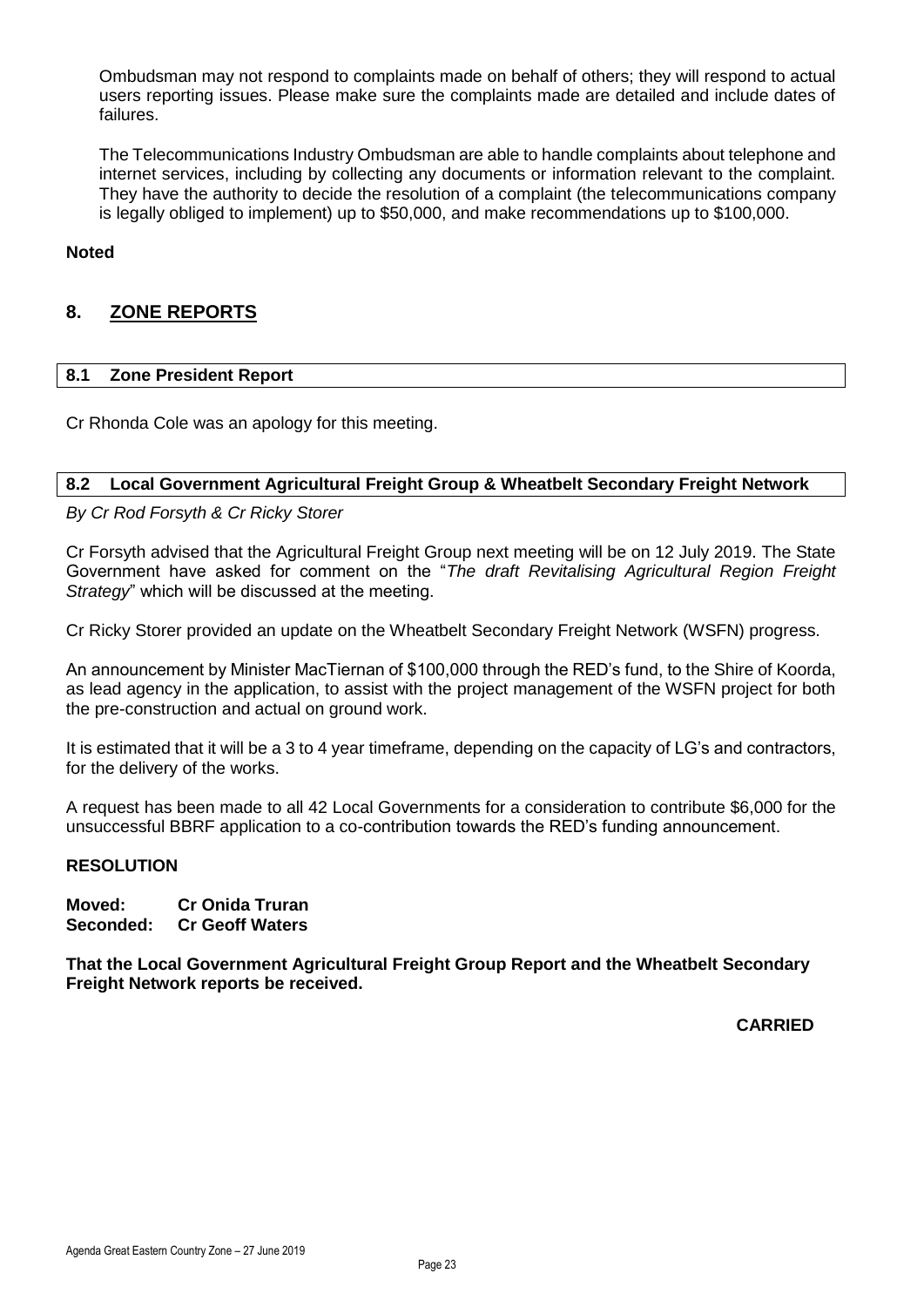#### <span id="page-14-0"></span>**8.3 Wheatbelt District Emergency Management Committee**

*By Cr Tony Sachse*

Cr Tony Sachse provided an update and is attached to the minutes (Attachment D)

#### **RESOLUTION**

**Moved: Cr Ricky Storer Seconded: Cr Eileen O'Connell**

**That the Wheatbelt District Emergency Management Committee Report be received.**

**CARRIED**

#### <span id="page-14-1"></span>**9. WESTERN AUSTRALIAN LOCAL GOVERNMENT ASSOCIATION (WALGA) BUSINESS**

#### <span id="page-14-2"></span>**9.1 State Councillor Report**

#### *Cr Stephen Strange*

Cr Strange provided a report on the WALGA State Council meeting and the current review of WALGA Governance Structures and processes. A working group has been established to carry out the review with Cr Strange as a member.

The working group, which is comprised of the President, Deputy President, State Councillors, an Elected Member from WA Regional Cities Alliance, Local Government CEOs and senior WALGA staff, has been charged with developing an alternative model to the existing arrangements, with corresponding recommendations, for State Council consideration. If State Council considers that the alternative model or models are worthy of further consideration, consultation with WALGA members will be undertaken.

Specifically, the working group could consider the following:

- Composition of State Council as a representative board;
- Underpinning principle that metropolitan and country Local Governments should be equally represented on State Council;
- Role of Zones:
- Method of election of State Councillors;
- Relationship between State Council and Zones;
- Existing Zone structures and the basis for the membership of Zones:
- Method of election of the President;
- Role of the Deputy President;
- Role and membership of the Executive Committee;
- Continuing effectiveness of State Council committees such as the Selection Committee, and Honours Panel;
- Membership and efficacy of State Council Policy Teams, and Policy Forums;
- Ability of Zones to shape State Council decision-making through emerging issues;
- Interim submission process to meet Government deadlines;
- Format of State Council meetings and agendas;
- Continuing need to print and distribute hard-copy State Council agendas;
- Protocols for Zone delegates and Local Governments putting forward Zone agenda items;
- Any other matters relating to the existing structure or process of State Council, committees of State Council and Zones.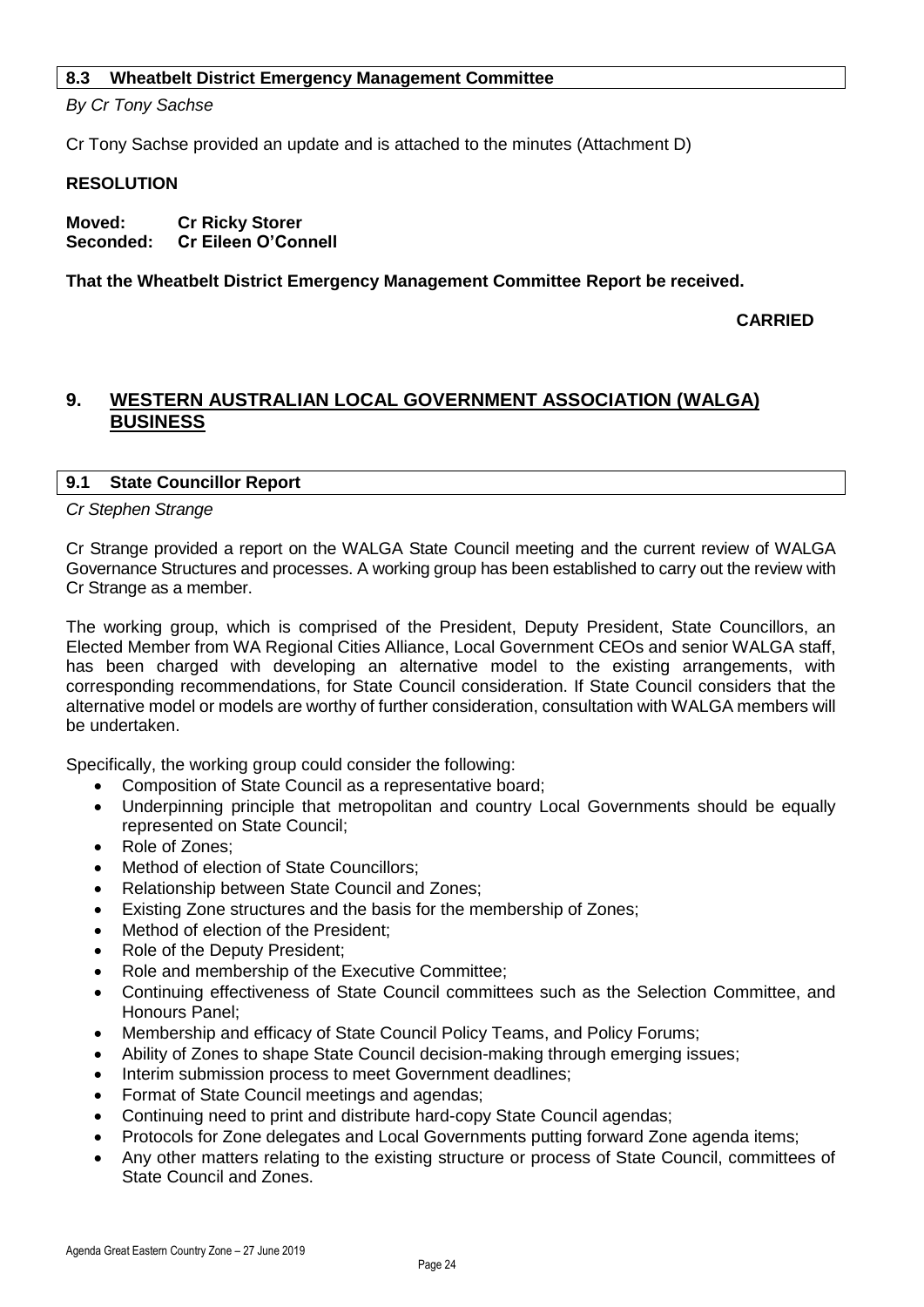It is anticipated that the working group's recommendations will be presented to State Council in September 2019, which will be followed by consultation with the Local Government sector if required.

#### **RESOLUTION**

**Moved: Cr Stephen Strange Cr Rodney Forsyth** 

**That the State Councillor Report be received**

**CARRIED**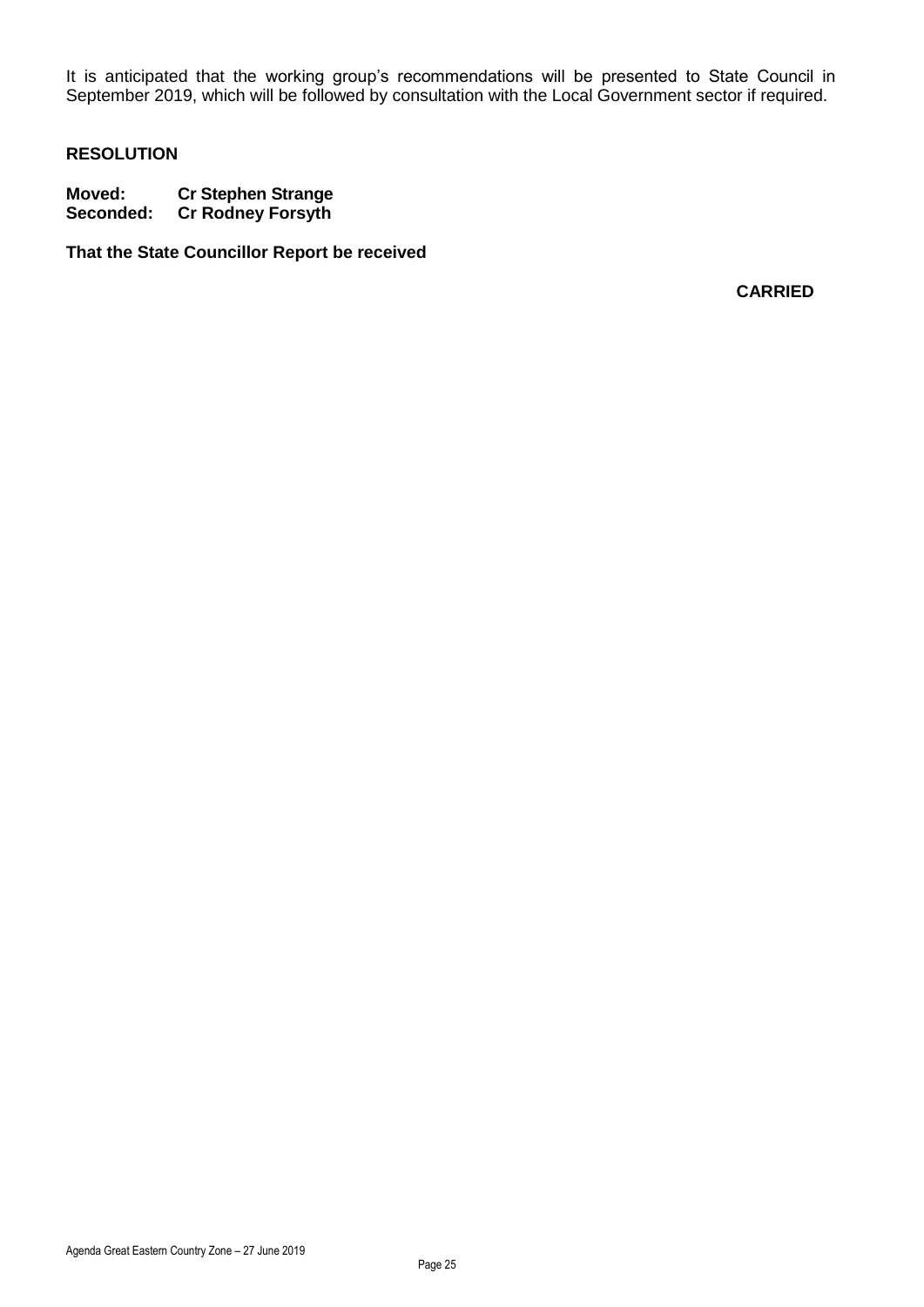#### **9.2 WALGA Status Report**

*By Tony Brown, Executive Officer*

#### **BACKGROUND**

Presenting the Status Report for June 2019 which contains WALGA's responses to the resolutions of previous Zone Meetings.

<span id="page-16-0"></span>

| Zone                 | <b>Agenda Item</b>                                                                                                     | <b>Zone Resolution</b>                                                                                                                                                                                                                                          | <b>WALGA Response</b>                                                                                                                                                                                                                            | <b>Update</b>    | <b>WALGA Contact</b>                                                                                              |
|----------------------|------------------------------------------------------------------------------------------------------------------------|-----------------------------------------------------------------------------------------------------------------------------------------------------------------------------------------------------------------------------------------------------------------|--------------------------------------------------------------------------------------------------------------------------------------------------------------------------------------------------------------------------------------------------|------------------|-------------------------------------------------------------------------------------------------------------------|
| <b>Grt Eastern C</b> | 2018 November 29 Zone Agenda<br>Item 7.4 Water Corporation - New<br>management and billing structure for<br>standpipes | That the Great Eastern Country Zone request<br>WALGA to advocate opposing the WA Water<br>Corporation proposed fee structure in remote<br>parts of the eastern Wheatbelt and:                                                                                   | Considered by the Infrastructure Policy Team at its March meeting<br>and further follow-up with Councils requested with feedback to the<br>June meeting.                                                                                         | <b>June 2019</b> | lan Duncan<br><b>Executive Manager</b><br>Infrastructure<br>iduncan@walga.asn.au<br>9213 2031                     |
|                      |                                                                                                                        | Request the Water Corporation look to<br>possible subsidised billing to remote user<br>standpipes for users without any other<br>possible means of potable water;                                                                                               |                                                                                                                                                                                                                                                  |                  |                                                                                                                   |
|                      |                                                                                                                        | Write to the Department of Water suggesting<br>that as a result of the increased Standpipe water<br>costs that they re-introduce the Farm Water<br>Grants to allow effected landholders the ability<br>to create on-farm water storage and water<br>connections |                                                                                                                                                                                                                                                  |                  |                                                                                                                   |
| <b>Grt Eastern C</b> | 2019 March Zone Agenda Item 12.3<br>Telstra - Power Outages Effecting<br>Communications                                | Requests WALGA to advocate through the<br>State Emergency Management Committee<br>for action in respect to power outages<br>effecting telecommunications and the                                                                                                | WALGA have written to the SEMC to request action in respect to<br>power outages effecting telecommunications.                                                                                                                                    | <b>June 2019</b> | Joanne Burges<br><b>Executive Manager,</b><br><b>People and Place</b><br>iburges@walaa.sn.au                      |
|                      |                                                                                                                        | eligibility for Local Governments to turn<br>generators on.                                                                                                                                                                                                     | Please refer to agenda item on this issue.                                                                                                                                                                                                       |                  | 9213 2018                                                                                                         |
| <b>Grt Eastern C</b> | 2018 November 29 Zone Agenda<br>Item 7.3 Container Deposit Scheme<br>Locations                                         | That the Great Eastern Country Zone requests<br>that:                                                                                                                                                                                                           | WALGA provided an extensive Submission to the Department of<br>Water and Environmental Regulation (DWER) Draft Customer<br>Service Standard for the Container Deposit Scheme.                                                                    | Ongoing          | <b>Mark Batty</b><br><b>Executive Manager</b><br><b>Environment and Waste</b><br>Mbatty@walga.asn.au<br>9213 2078 |
|                      |                                                                                                                        | All<br>Governments<br>1.<br>be<br>Local<br>guaranteed, as a minimum, one<br>flexible refund point in their area.                                                                                                                                                | In relation to the Zone's recommendation. WALGAs Submission<br>supported the approach of ensuring that all Local Governments be<br>guaranteed a flexible refund point and the operating hours for a<br>flexible refund point be clearly defined. |                  |                                                                                                                   |
|                      |                                                                                                                        | A flexible access point should be<br>2.<br>defined as a refund point which, as a<br>minimum, is open 16 hours each two                                                                                                                                          | WALGA will continue to advocate for State Government funding<br>for infrastructure to assist the sector in implementing the CDS and                                                                                                              |                  |                                                                                                                   |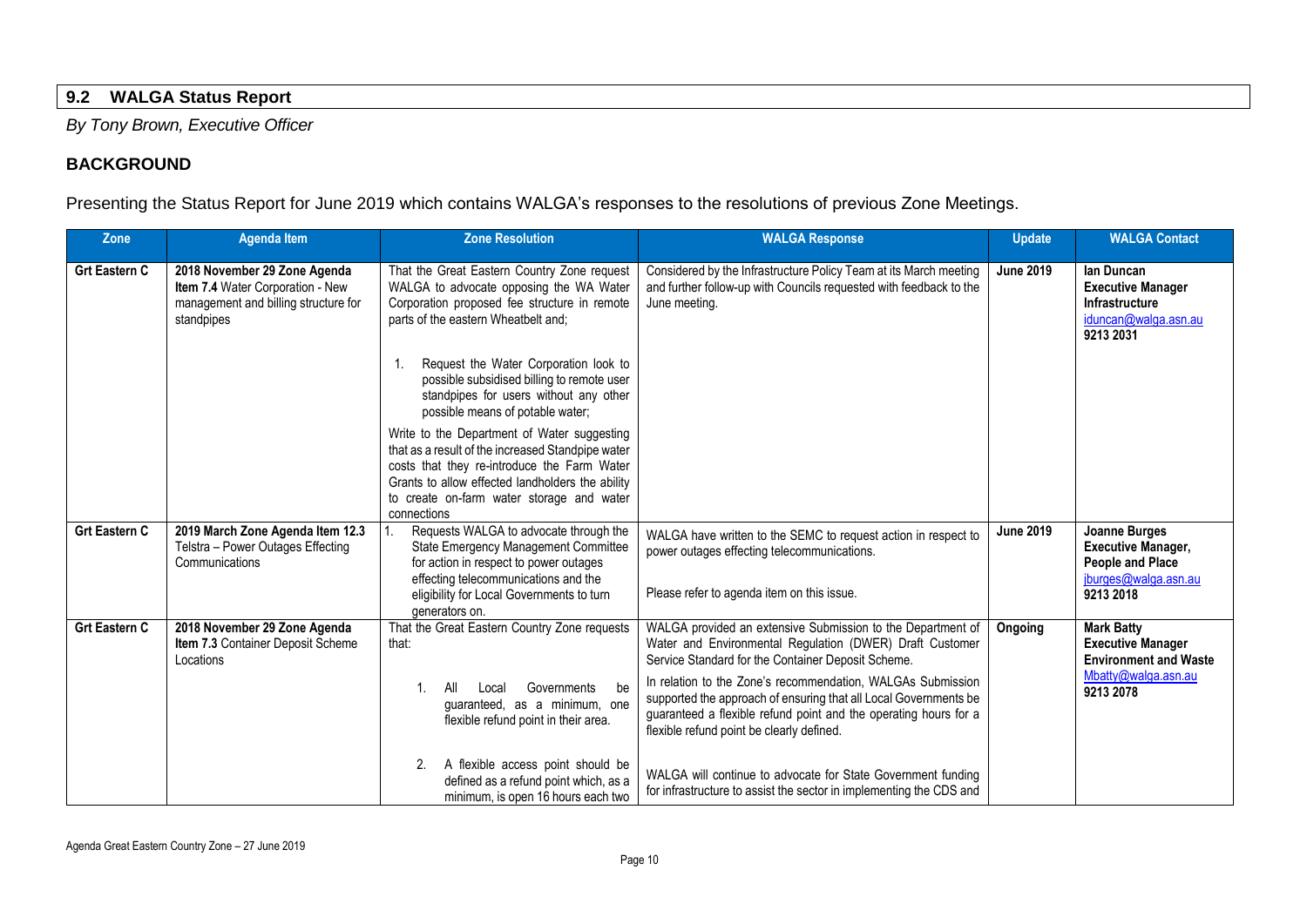|                      |                                                                                               | week period, including at least 8<br>hours at weekends<br>The State Government provide appropriate<br>funding for the refund points.                                                                                  | for the minimum network standards to be expanded in line with the<br>WALGA submission recommendation.<br>The Minimum Network Standard was released on May 14 <sup>th</sup> , which<br>did not guarantee each Shire would receive a flexible collection<br>point, but did agree to flexible refund points being open as a<br>minimum 16 hours each two week period, including at least 8 hours<br>at weekends. |                  |                                                                                                                                       |
|----------------------|-----------------------------------------------------------------------------------------------|-----------------------------------------------------------------------------------------------------------------------------------------------------------------------------------------------------------------------|---------------------------------------------------------------------------------------------------------------------------------------------------------------------------------------------------------------------------------------------------------------------------------------------------------------------------------------------------------------------------------------------------------------|------------------|---------------------------------------------------------------------------------------------------------------------------------------|
| <b>Grt Eastern C</b> | 2019 March Zone Agenda Item 12.2<br>Office of the Auditor General (OAG)<br>Audit Fee Increase | The Zone request WALGA to undertake<br>research into the audit costs including why the<br>Office of the Auditor General (OAG) fees have<br>increased significantly and what is the criteria<br>for the fee increases. | WALGA staff are currently researching the Office of Auditor<br>General audit costs for Local Governments.<br>Once information is a collated a response will be provided to the<br>Zone                                                                                                                                                                                                                        | <b>June 2019</b> | <b>Tony Brown</b><br><b>Executive Manager</b><br>Governance and<br><b>Organisational Services</b><br>9213 2051<br>tbrown@walga.asn.au |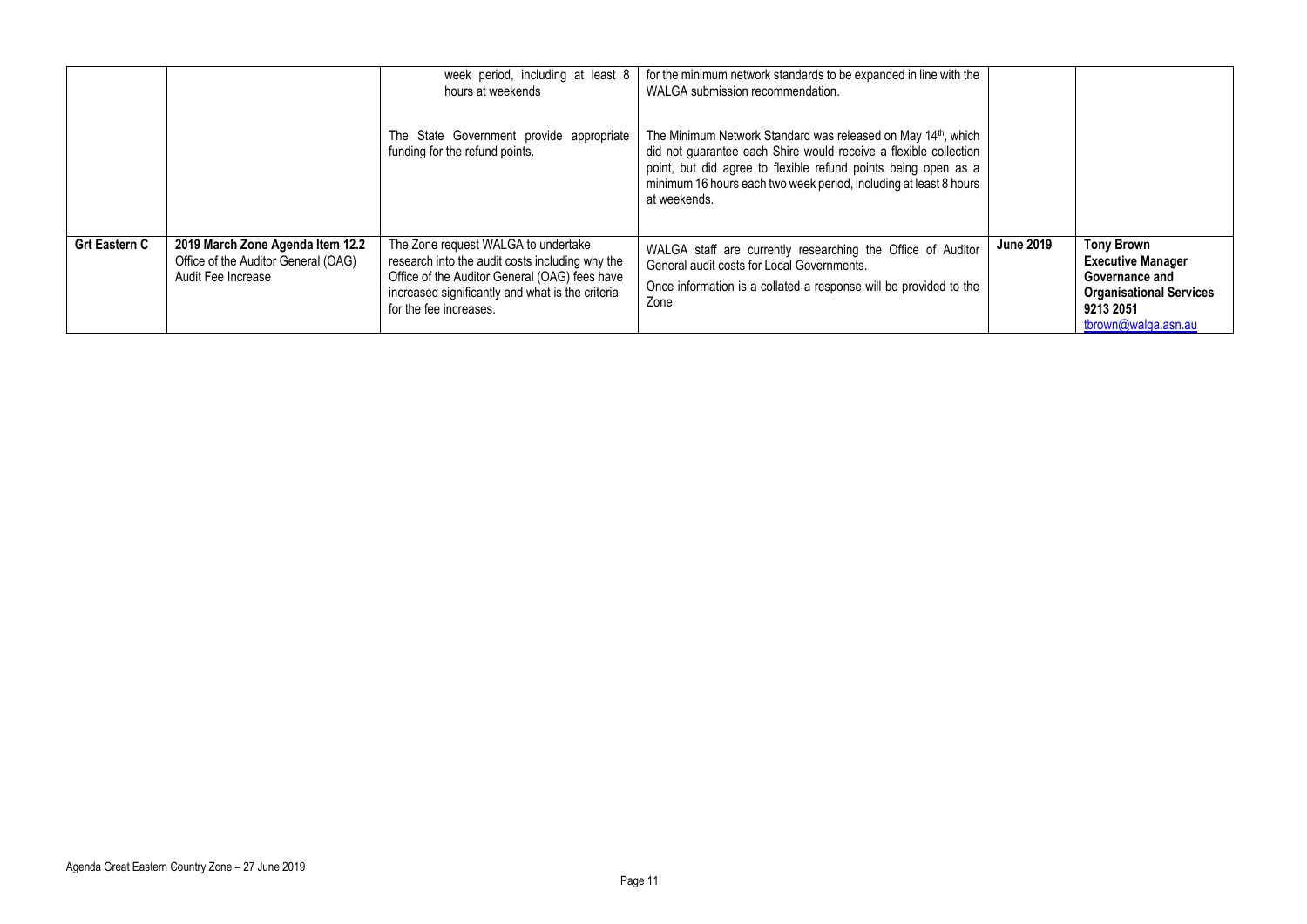#### **ZONE COMMENT**

This is an opportunity for Member Councils to consider the response from WALGA in respect to the matters that were submitted at the previous Zone Meeting.

#### **RESOLUTION**

**Moved: President Cr Eileen O'Connell Seconded: Cr Onida Truran**

**That the Great Eastern Country Zone WALGA June 2019 Status Report be noted.**

**CARRIED**

#### <span id="page-18-0"></span>**9.3 Review of WALGA State Council Agenda – Matters for Decision**

#### **BACKGROUND**

WALGA State Council meets five times each year and as part of the consultation process with Member Councils circulates the State Council Agenda for input through the Zone structure.

The full State Council Agenda can be found via link: **[https://walga.asn.au/getattachment/a6732516-](https://walga.asn.au/getattachment/a6732516-4261-4b43-a5e7-94187f99c7bf/State-Council-Agenda-3-July-2019.pdf) [4261-4b43-a5e7-94187f99c7bf/State-Council-Agenda-3-July-2019.pdf](https://walga.asn.au/getattachment/a6732516-4261-4b43-a5e7-94187f99c7bf/State-Council-Agenda-3-July-2019.pdf)**

The Zone is able to provide comment or submit an alternative recommendation that is then presented to the State Council for consideration.

#### **5.1 National Redress and Local Government**

#### **WALGA Recommendation**

That WA Local Government participation in the State's National Redress Scheme declaration with full financial coverage by the State, be endorsed in principal, noting that further engagement with the sector will occur in the second half of 2019.

#### **5.2 Draft Guidelines for Local Heritage Surveys and** *Heritage Act 2018* **Proclamation Regulations**

#### **WALGA Recommendation**

That the interim submission on the Draft Guidelines for Local Heritage Surveys and *Heritage Act 2018* Proclamation Regulations be endorsed.

#### **5.3 Review of the** *Aboriginal Heritage Act 1972* **(Phase Two)**

#### **WALGA Recommendation**

That the interim submission on the Aboriginal Heritage Act Review Phase Two be endorsed.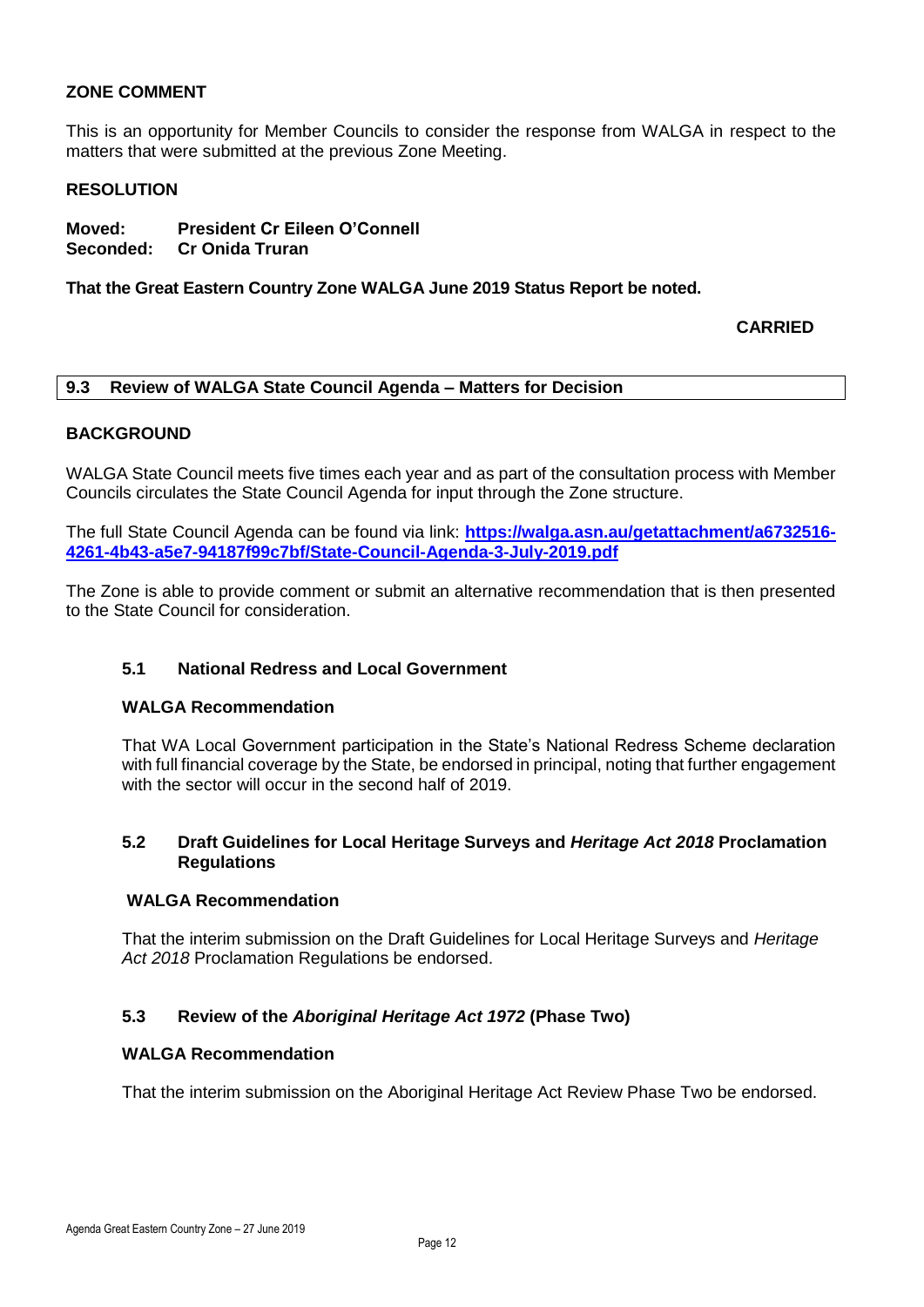#### **5.4 Planning for Bushfire Guidelines: Element 3 Vehicular Access**

#### **WALGA Recommendation**

That:

- 1. the interim submission to the Western Australian Planning Commission on the proposed modifications to Appendix 4 Element 3: Vehicular Access of the Planning for Bushfire Guidelines, be endorsed; and
- 2. WALGA formally advise the Western Australian Planning Commission that draft Appendix 4 Element 3 is not supported, due to significant concerns with the proposed modifications to road designs and difficulties in implementing the draft Guidelines.

#### **5.5 Remote Area Tax Concessions**

#### **WALGA Recommendation**

That WALGA's interim submission to the Productivity Commission Inquiry into Remote Area Tax Concessions be endorsed.

#### **5.6 Directions Paper for the 10 Year Strategy on Homelessness**

#### **WALGA Recommendation**

That the interim submission to the Directions Paper for the 10-Year Strategy on Homelessness be endorsed.

#### **RESOLUTION**

**Moved: Cr Onida Truran Seconded: Cr Kellie Mortimore**

**That the Great Eastern Country Zone supports all Matters for Decision as listed above in the State Council Agenda.**

#### **CARRIED**

<span id="page-19-0"></span>

| 9.4 Review of WALGA State Council Agenda - Matters for Noting / Information |  |
|-----------------------------------------------------------------------------|--|
|                                                                             |  |

- **6.1 Report on Local Government Road Assets and Expenditure 2017/18**
- **6.2 2019-2020 State and Federal Budgets**
- **6.3 Public Library Assets**
- **6.4 Climate Change Policy Advocacy Update**
- **6.5 Report Municipal Waste Advisory Council (MWAC)**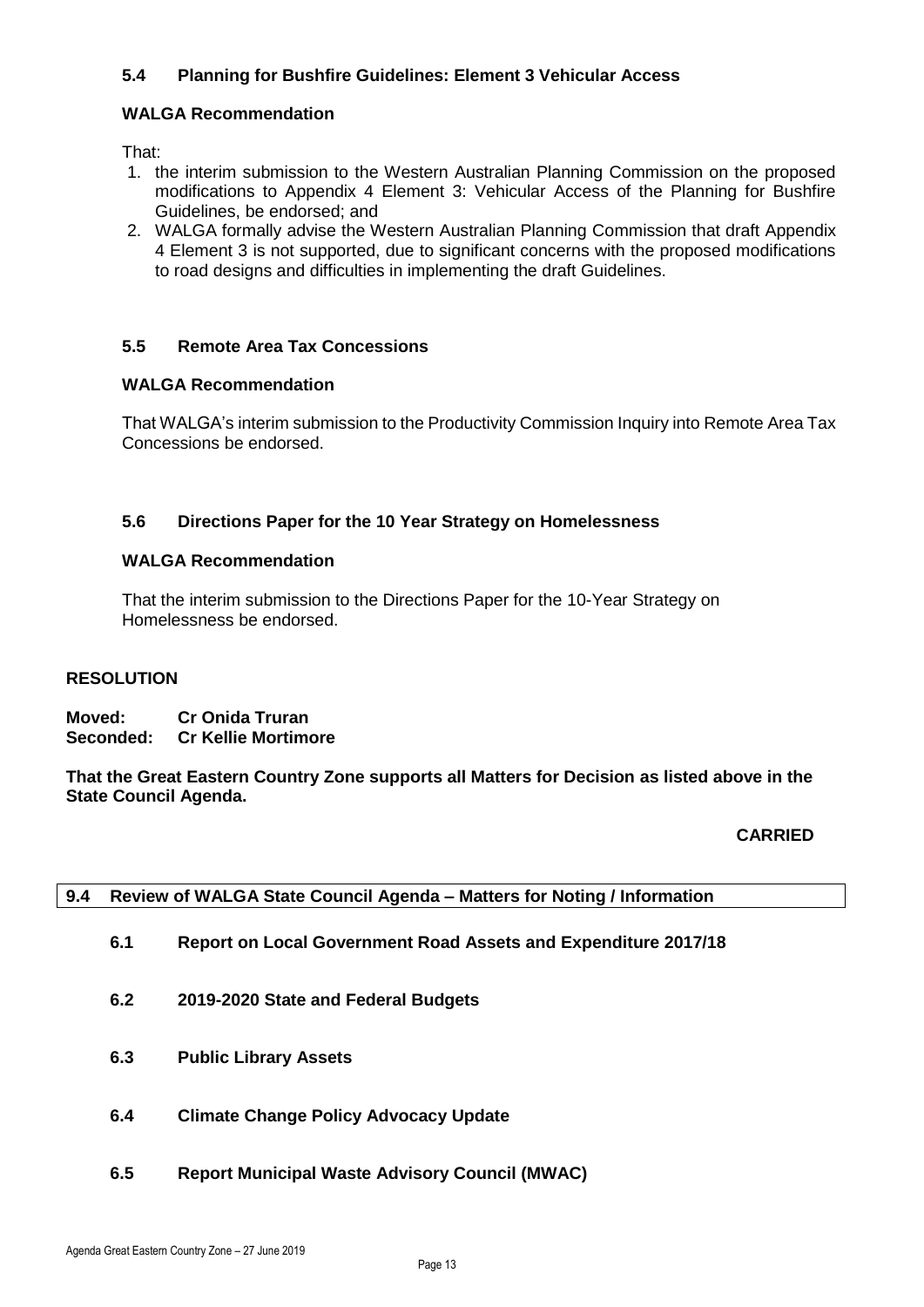#### <span id="page-20-0"></span>**9.5 Review of WALGA State Council Agenda – Organisational Reports**

#### **7.1 Key Activity Reports**

- **7.1.1 Report on Key Activities, Environment and Waste Unit**
- **7.1.2 Report on Key Activities, Governance and Organisational Services**
- **7.1.3 Report on Key Activities, Infrastructure**
- **7.1.4 Report on Key Activities, People and Place**

#### <span id="page-20-1"></span>**9.6 Review of WALGA State Council Agenda – Policy Forum Reports**

- **7.2 Policy Forum Reports**
	- **7.2.1 Mayors/Presidents Policy Forum**
	- **7.2.2 Mining Community Policy Forum**
	- **7.2.3 Container Deposit Legislation Policy Forum**
	- **7.2.4 Economic Development Forum**

#### <span id="page-20-2"></span>**9.7 WALGA President's Report**

The WALGA President's Report will be distributed prior to the meeting.

Tony Brown presented the Presidents report as attached (Attachment E)

Advice was provided on the decision in the Legislative Council on 26 June to form a Select Committee enquiring into Local Government.

The Hon Simon O'Brien MLC introduced a Notice of Motion in the Legislative Council as follows;

*I give notice at the next sitting of the House I will move —*

- *(1) That a Select Committee into Local Government is established.*
- *(2) The Select Committee is to inquire into how well the system of Local Government is functioning in Western Australia, with particular reference to —*
	- *(a) whether the Local Government Act 1995 and related legislation is generally suitable in its scope, construction and application;*
	- *(b) the scope of activities of Local Governments;*
	- *(c) the role of the Department of State administering the Local Government Act 1995 and related legislation;*
	- *(d) the role of Elected Members and Chief Executive Officers/employees and whether these are clearly defined, delineated, understood and accepted;*
	- *(e) the funding and financial management of Local Governments; and*
	- *(f) any other related matters the Select Committee identifies as worthy of examination and Report.*
- *(3) The Select Committee shall comprise five Members.*
- *(4) The Select Committee shall report by no later than 12 months after the motion for its establishment is agreed to and may, if it sees fit, provide interim reports to the House.*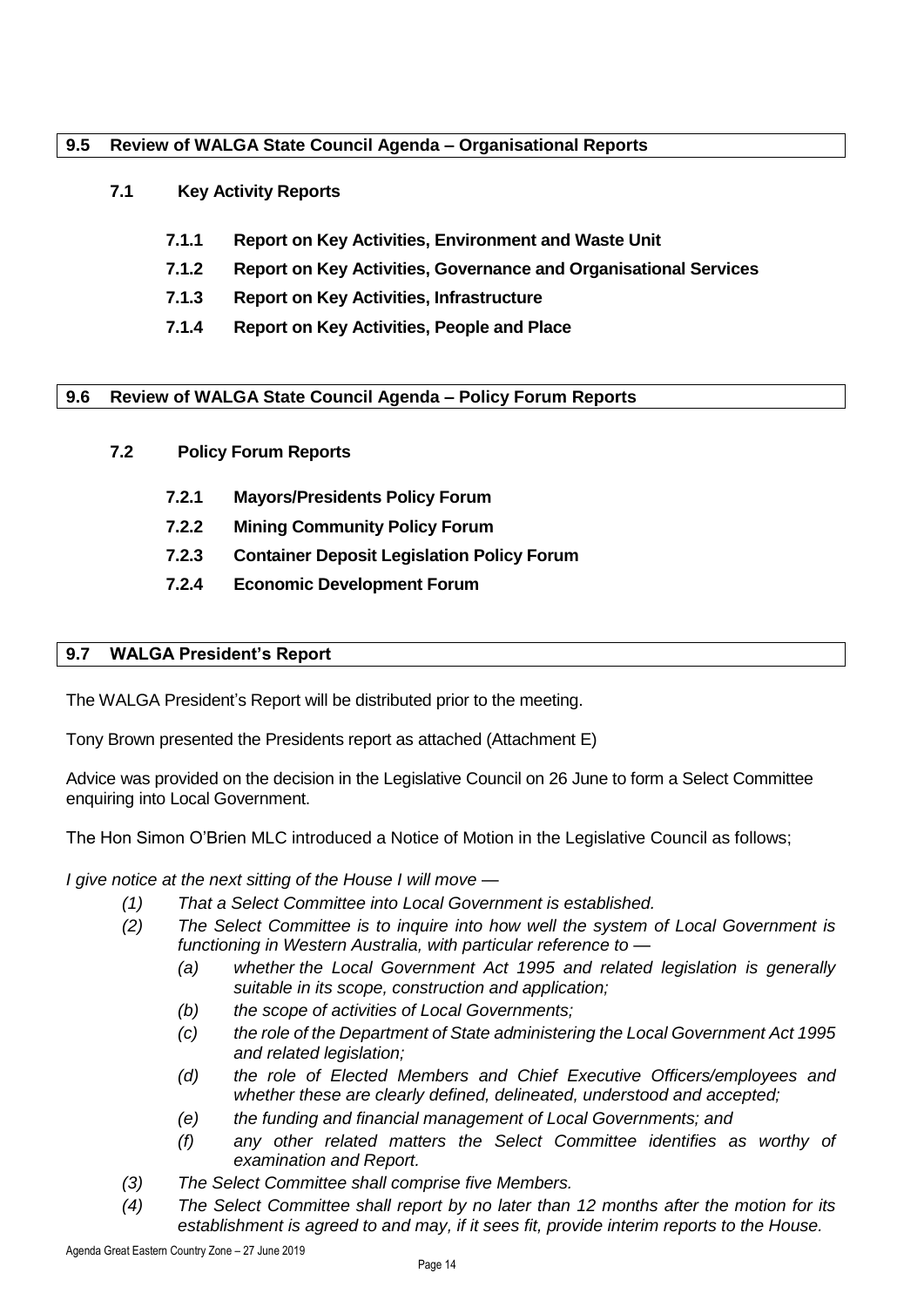The motion was debated in the Council on 26 July and carried – establishing the Select Committee with the terms outlined above.

The Association is concerned about which direction this enquiry will head, based on the commentary during the debate and believe that the current Local Government Act review is the appropriate process to review the system of Local Government.

The Zone will be kept informed of the progress of the Select Committee process.

#### **RESOLUTION**

**Moved: Cr Wayne Della Bosca Seconded: Cr Ricky Storer**

**That the Great Eastern Country Zone notes the following reports contained in the WALGA State Council Agenda.**

- **Matters for Noting/Information**
- **Organisational Reports**
- **Policy Forum Reports; and**
- **WALGA President's Report**

**CARRIED**

#### <span id="page-21-0"></span>**10. AGENCY REPORTS**

#### <span id="page-21-1"></span>**10.1 Department of Local Government, Sport and Cultural Industries**

Jennifer Collins, Regional Manager, Wheatbelt, from the Department of Local Government, Sport & Cultural Industries was an apology and an update has been provided and was attached to the agenda.

#### <span id="page-21-2"></span>**10.2 Wheatbelt RDA**

Karen Strange, Wheatbelt RDA departed the meeting at 12:35pm. The update was attached with the Agenda and was taken as read.

#### <span id="page-21-3"></span>**11. MEMBERS OF PARLIAMENT**

Kathleen Brown, Electorate Officer, Mia Davies MLA Office provided an update to the Zone on the situation with Merredin Hospital in respect to Doctor Availability.

Please refer to attached advice from the Hon Mia Davies (Attachment F)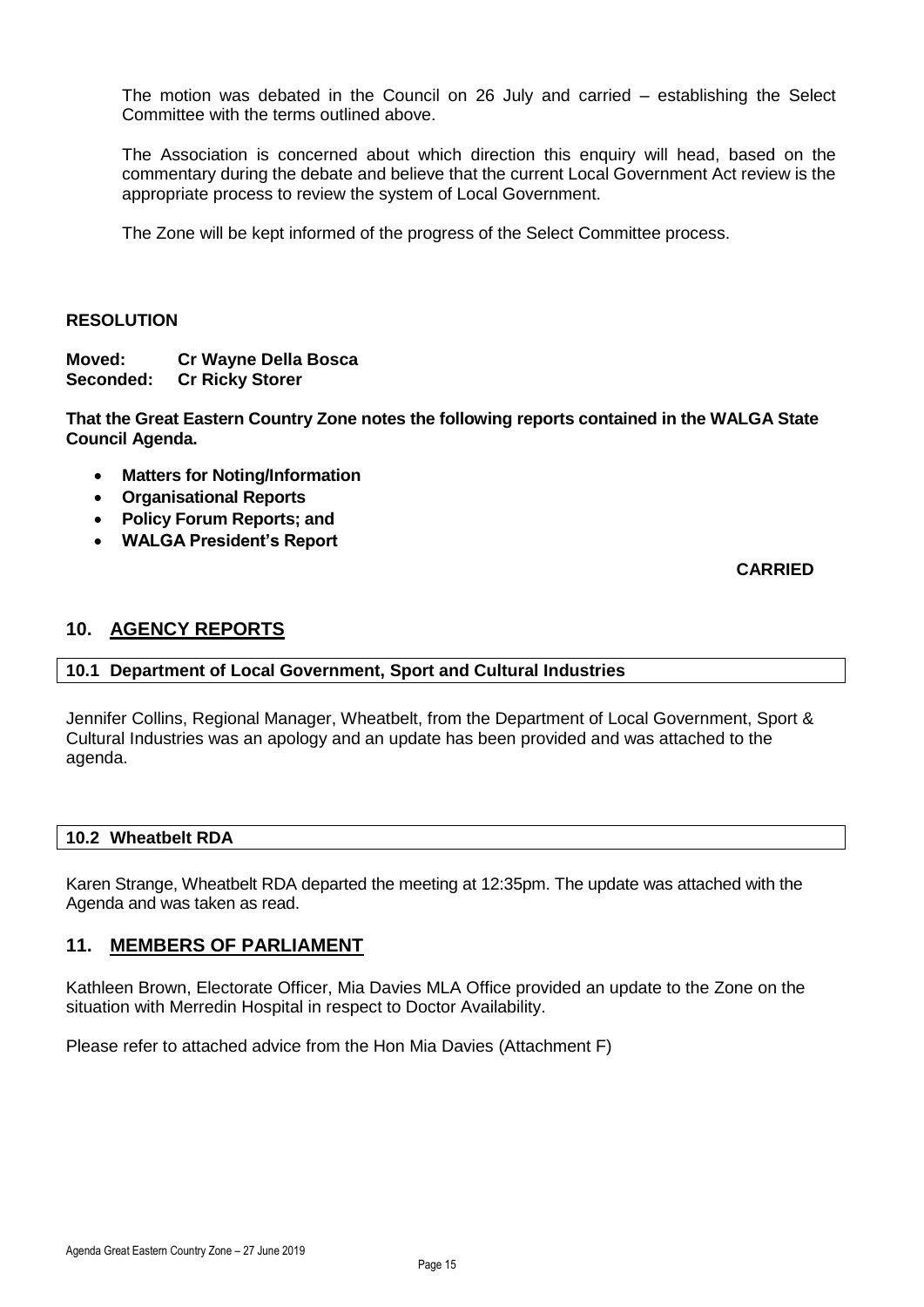#### <span id="page-22-0"></span>**12. EMERGING ISSUES**

#### <span id="page-22-1"></span>**12.1 Government Regional Officer Housing (GROH)**

The Zone noted the impact of Government Regional Officer Housing on retaining public sector professionals (Doctors, nurses, teachers) in their communities. The parameters and standards are too restrictive.

#### **Resolved**

**That the Zone request WALGA to advocate on the impact of Government Regional Officer Housing on retaining public sector professionals (Doctors, nurses, teachers) in the Great Eastern Country Zone.**

#### <span id="page-22-2"></span>**13. WALGA ROADWISE UPDATE**

Cliff Simpson, WALGA RoadWise Road Safety Advisor Wheatbelt North, provided an update to the Zone. Workshops on the new State Government road safety strategy will be held in Merredin on 15 and 16 August 2019.

#### <span id="page-22-3"></span>**14. URGENT BUSINESS**

Nil.

#### <span id="page-22-4"></span>**15. DATE, TIME AND PLACE OF NEXT MEETINGS**

The next meeting of the Great Eastern Country Zone will be held in Kellerberrin on Thursday 22 August, commencing at 9.30am. To be confirmed.

#### <span id="page-22-5"></span>**16. CLOSURE**

There being no further business the Chair declared the meeting closed at 1:25pm.